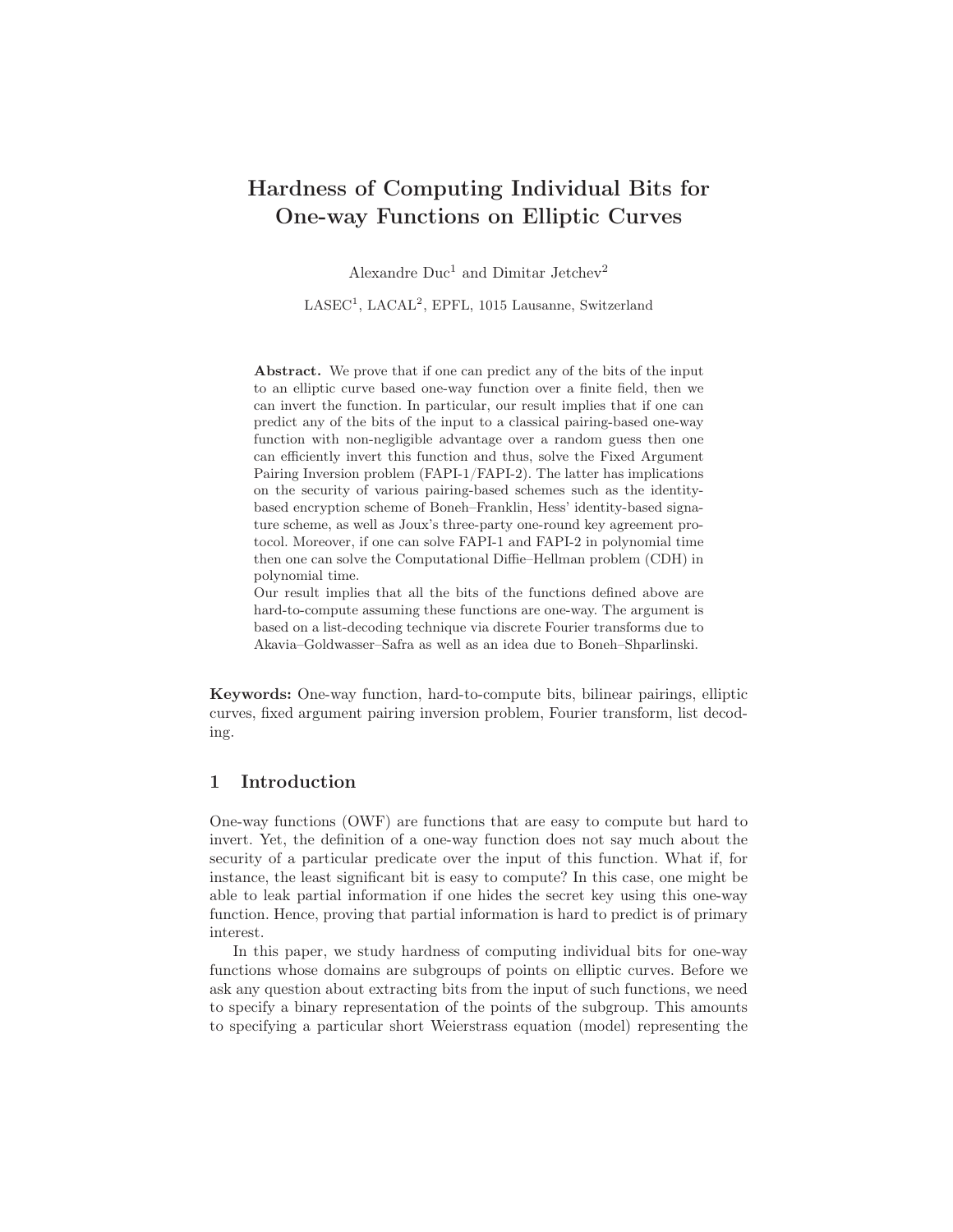isomorphism class of the elliptic curve and then specifying a binary representation for the finite field to obtain a representation of the coordinates of the points on this Weierstrass model. Since two distinct short Weierstrass equations could represent the same isomorphism class, it is important to distinguish between elliptic curves (taken up to isomorphism) and short Weierstrass equations.

From the point of view of the hardness of classical computational problems in cryptography (e.g., the elliptic curve discrete logarithm problem or the Diffie– Hellman problem), it makes no difference which short Weierstrass representation one chooses for a given isomorphism class since a solution of the problem on one Weierstrass representation yields (via the isomorphism transformation) a solution on any other Weierstrass representation for the same isomorphism class of elliptic curves. Yet, knowing that one can predict the least significant bit of the input for a particular Weierstrass equation does not necessarily imply that one can predict with the same advantage the least-significant bit on another short Weierstrass equation representing the same curve.

Suppose that we are interested in defining a function whose domain is a particular subgroup of points  $\mathbb{G} \subseteq E(\mathbb{F}_p)$  of  $\mathbb{F}_p$ -points on the curve. By an efficiently computable elliptic curve based function from  $\mathbb{G}$  to a set  $\mathcal Y$  we mean a function  $f: \mathbb{G} \to \mathcal{Y}$  that can be efficiently computed on any of the short Weierstrass representations of G and that is independent of the short Weierstrass representation for  $E$ . In other words, it is a function on the isomorphism class of  $E$ . Our main example for elliptic curve based functions will be functions arising from classical elliptic curve cryptographic pairings: if  $\hat{e}: \mathbb{G} \times \mathbb{G} \to \mathbb{G}_T$  is a cryptographic pairing and if  $Q \in \mathbb{G}$ , then  $f_Q : \mathbb{G} \to \mathbb{G}_T$  defined by  $f_Q(P) := e(P, Q)$  is an elliptic curve based function. This function is conjectured to be one-way and is essential in Boneh and Franklin's identity-based encryption scheme (IBE) [\[5\]](#page-16-0). The one-wayness of  $f_Q$  (a problem known as the Fixed Argument Pairing Inversion 2 (FAPI-2)) is also linked to the security of Joux's three-party one-round key agreement protocol [\[23\]](#page-17-0) and to the identity-based signature scheme by Hess [\[19\]](#page-16-1). This problem and potential approaches to solve it is studied in [\[11\]](#page-16-2). More generally, the hardness of  $f_Q$  is linked to the hardness of the bilinear Diffie–Hellman problem (BDH) [\[5\]](#page-16-0).

In our main result (Theorem [1\)](#page-6-0), we show that given an elliptic curve based function, if one can predict (with non-negligible advantage over the point in G as well as the short Weierstrass equation for  $E$ ) the kth bit of the input to f then one can efficiently invert  $f$ . More precisely, we consider an elliptic curve based function  $f: \mathbb{G} \to \mathcal{Y}$  on a cyclic subgroup  $\mathbb{G} \subseteq E(\mathbb{F}_n)$  of points and we show that if there is an algorithm that takes as input  $f(R)$  for some hidden element  $R \in \mathbb{G}$  and a short Weierstrass model for E and predicts the kth bit of the x-coordinate of R on that model, then we can invert  $f$  (here, the prediction algorithm is imperfect and the only requirement is that it works with non-negligible advantage measured over a random point  $R \in \mathbb{G}$  as well as a random short Weierstrass equation representing  $E$ ). The major consequence of our result is that all the bits of the input to the pairing-based one-way function are hard-to-compute assuming that FAPI-2 is hard. More generally, this result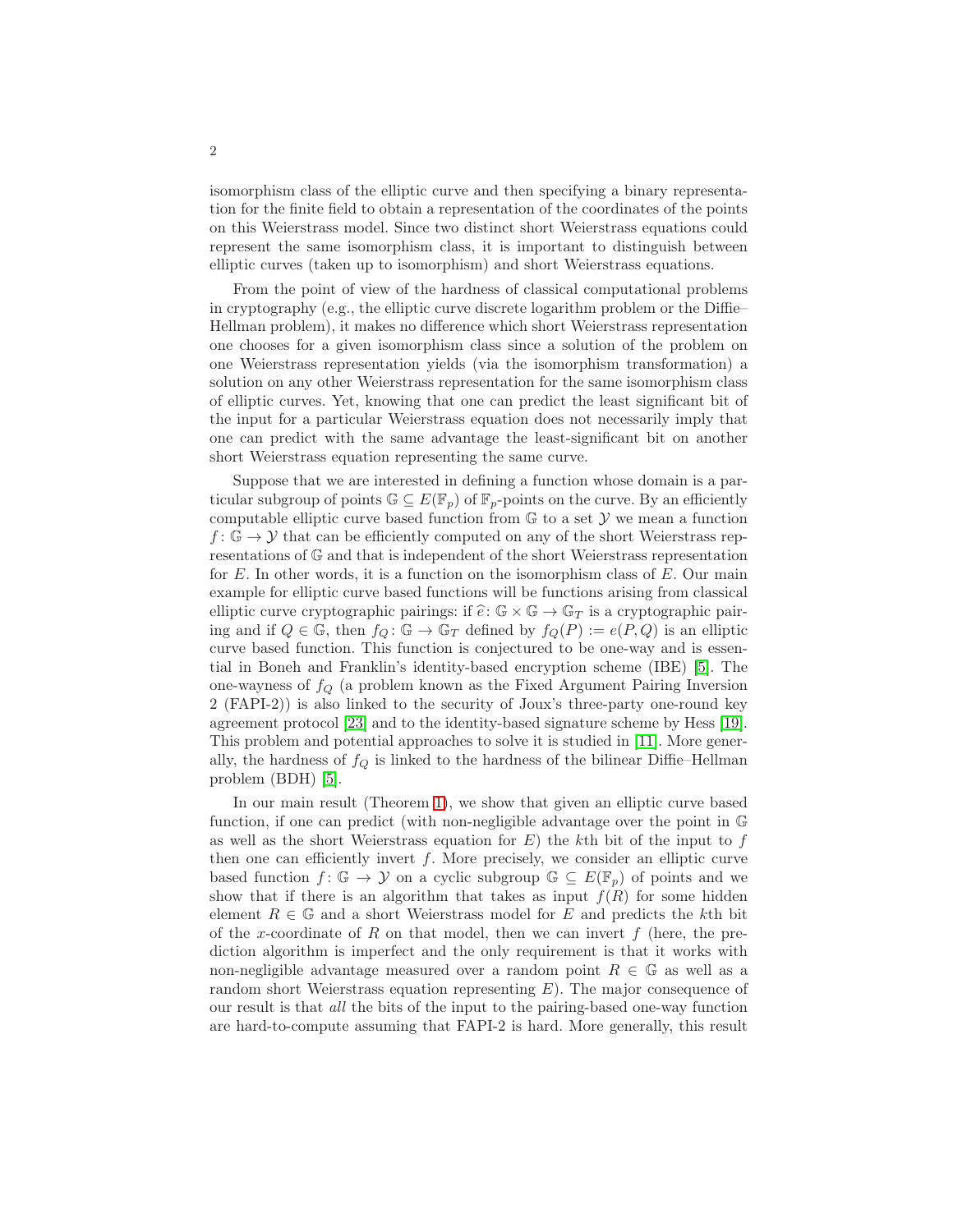applies to any elliptic curve based one-way function. Our proof uses methods developed by Akavia et al. [\[2\]](#page-16-3) based on list-decoding via discrete Fourier transforms. We introduce a new code, the elliptic curve multiplication code, similar to the multiplication code presented in [\[2\]](#page-16-3) but whose predicates are evaluated over different short Weierstrass equations. We show that, given access to the kth bit of the x-coordinate of  $R$ , we have access to a noisy codeword that can be list-decoded to recover R resulting in an inversion of the one-way function. We believe this code might be of independent interest.

#### 1.1 Previous Work

The first hard-to-compute predicate for a one-way function was found by Blum and Micali [\[4\]](#page-16-4) for the discrete logarithm (DL) one-way function over a finite field  $\mathbb{F}_p$ . Subsequently, the question of constructing predicates that are hard-tocompute from one-way functions was studied extensively. For instance, Håstad and Näslung showed that every bit in the RSA [\[33\]](#page-17-1) one-way function is hard-tocompute [\[17\]](#page-16-5) using a result of Alexi, Chor, Goldreich and Schnorr [\[3\]](#page-16-6). Similarly, for the DL one-way function, Håstad, Schrift and Shamir showed that all the bits are hard-to-compute if the DL is taken modulo a Blum integer [\[18\]](#page-16-7) following the work of Schrift and Shamir [\[36\]](#page-17-2). By changing the way the bits are represented, Schnorr showed that almost all of the bits in the DL function are hard-to-compute [\[35\]](#page-17-3). A similar hardness result (independent of the bit representation) was proven in [\[17\]](#page-16-5). The last two results also hold for the elliptic curve discrete logarithm (ECDL). For the elliptic curve Diffie–Hellman problem, the hardness of the LSB of the x- and y-coordinates has been studied as well  $[6,22]$  $[6,22]$ .

However, all these results apply to a specific one-way function and have to be significantly modified to be used on another OWF (or sometimes cannot be modified at all). Thus, finding generic hard-to-compute predicates that apply to more general collections of one-way functions is highly desirable [\[14](#page-16-9)[,13\]](#page-16-10).

In 2003, Akavia, Goldwasser and Safra presented a new method to prove that some predicates are hard-to-compute for a one-way function [\[2\]](#page-16-3). Their work follows the work by Goldreich and Levin [\[14\]](#page-16-9). Using their methodology, security results can be proven for entire classes of functions. Furthermore, it is elegant to use and hides the cumbersome bit manipulations that appeared in the previous proofs. The method relies on the construction of a code that encodes the preimages of the one-way function we try to invert. This means that given a one way function  $f: \mathcal{X} \to \mathcal{Y}$  and a predicate  $P(x)$  for  $x \in \mathcal{X}$ , we construct a code  $\mathcal{C}^P$ that associates to  $x \in \mathcal{X}$  a codeword  $C_x^P \in \mathcal{C}^P$ . If we have access to a corrupted codeword  $w$  (which we can get through the bit prediction oracle) and if there is a PPT algorithm that computes a list of all  $x \in \mathcal{X}$  such that  $C_x^P$  is close to  $w$  (in the sense of Hamming distance), then the predicate  $P$  is hard-to-compute for f.

The method is used to prove the security of certain bits in RSA, in the Rabin cryptosystem [\[32\]](#page-17-5), in the DL problem and in the ECDL problem. More precisely, one can prove the security of the  $\mathcal{O}(\log \log n)$  least and most significant bits of these functions, where  $n$  is the size of the domain of the one-way function.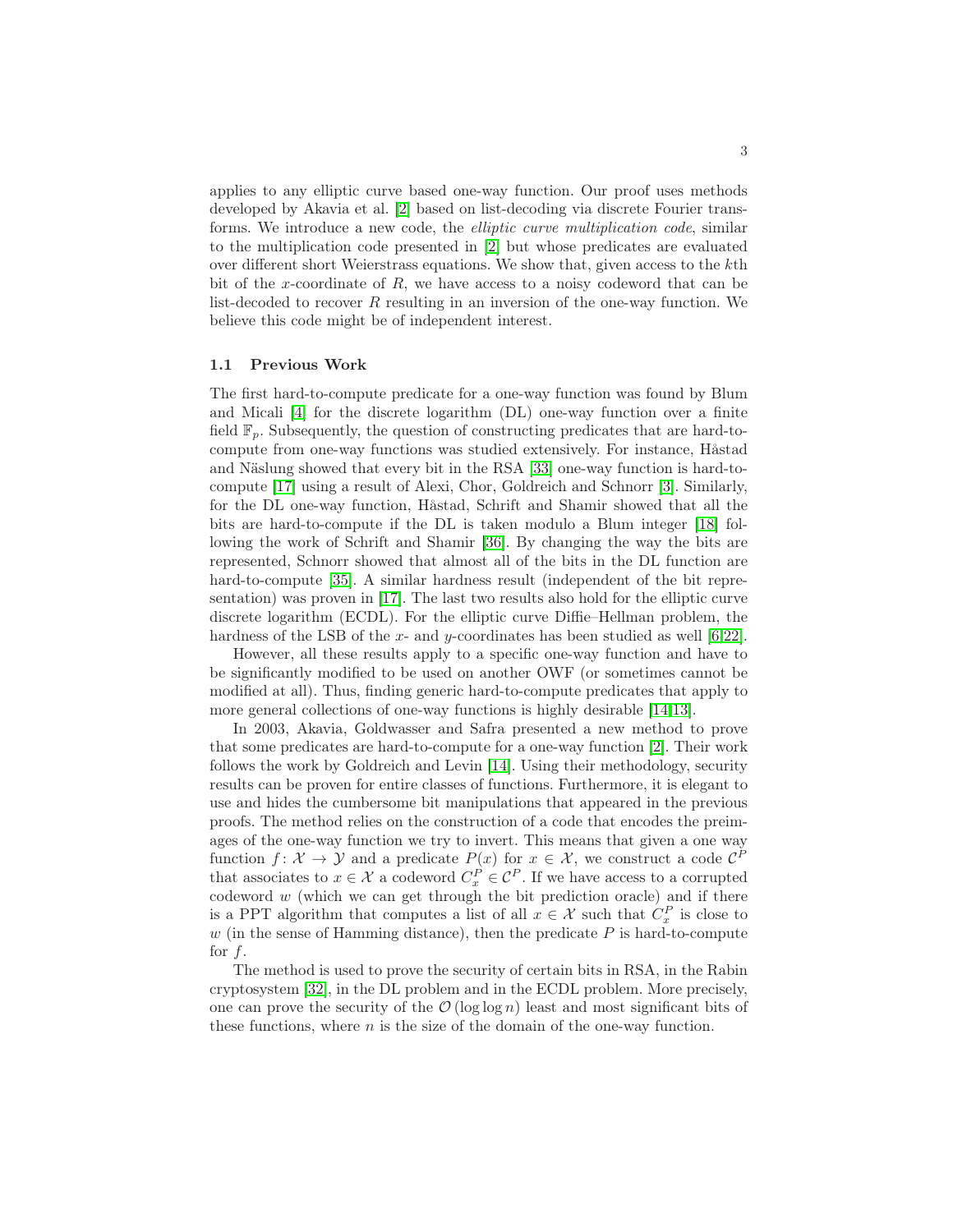In 2009, Morillo and Ràfols [\[27\]](#page-17-6) extended these results and were able to prove the security of all bits in RSA, Rabin and DL for prime orders or RSA moduli using a careful analysis of the Fourier coefficients of the function that maps an element of  $\mathbb{Z}/n\mathbb{Z}$  to the value of the kth bit of its corresponding representative in  $[0, n-1]$ . They also extended the result to the Paillier trapdoor permutation [\[31\]](#page-17-7).

Previous results exist on bit-security for pairing-based protocols [\[12](#page-16-11)[,34](#page-17-8)[,39\]](#page-17-9) as well as for other bit security results [\[15](#page-16-12)[,16,](#page-16-13)[28](#page-17-10)[,29\]](#page-17-11). For instance, a version of the hidden number problem  $[6,7,8,9,20,26,30,37,38]$  $[6,7,8,9,20,26,30,37,38]$  $[6,7,8,9,20,26,30,37,38]$  $[6,7,8,9,20,26,30,37,38]$  $[6,7,8,9,20,26,30,37,38]$  $[6,7,8,9,20,26,30,37,38]$  $[6,7,8,9,20,26,30,37,38]$  $[6,7,8,9,20,26,30,37,38]$  $[6,7,8,9,20,26,30,37,38]$  has been studied by Galbraith et al. in [\[12\]](#page-16-11) shedding some light on the security of protocols such as Joux's threeparty key-agreement protocol [\[23\]](#page-17-0). Yet, this is not directly related to FAPI-2.

Overview. The paper is organized as follows: in Section [2,](#page-3-0) we introduce basic definitions and present our main theorem. In Section [3,](#page-6-1) we recall basic notions from discrete Fourier transforms on abelian groups used to prove our theorem as well as two important properties from list-decoding, namely Fourier concentration and recoverability. We also mention one of the key ingredients - an algorithm due to Akavia–Goldwasser–Safra that efficiently recovers the heavy Fourier coefficients of a noisy codeword. In Section [4,](#page-8-0) we prove our main theorem by introducing a new code that we call the elliptic curve multiplication code (ECMC) and by showing that it satisfies the two properties by using techniques due to Boneh–Shparlinski as well as Morillo and Ràfols. We explicitly present the full reduction algorithm by referring to the appendix for various technical details. In Section [5,](#page-12-0) we show how our result applies to pairing-based one-way functions and also discuss the implications.

# <span id="page-3-0"></span>2 Main Theorem

## 2.1 Preliminaries

Let p be a prime and let E be an elliptic curve over  $\mathbb{F}_p$ . Throughout, we always represent the elements of  $\mathbb{F}_p$  via the binary representations of the integers  $\{0, 1, \ldots, p-1\}.$ 

In order to discuss the individual bits of a point on  $E$ , we fix a short Weierstrass equation  $W: y^2 = x^3 + ax + b, a, b \in \mathbb{F}_p$ ,  $4a^3 + 27b^2 \neq 0$  representing E. Let  $W(E)$  be the set of all such short Weierstrass equations. Two short Weierstrass equations  $y^2 = x^3 + ax + b$  and  $y^2 = x^3 + a'x + b'$  represent the same elliptic curve E over  $\mathbb{F}_p$  if and only if there exists an element  $\lambda \in \mathbb{F}_p^{\times}$  such that  $a' = \lambda^4 a$  and  $b' = \lambda^6 b$ . Hence, the set  $W(E)$  is in bijection with  $\mathbb{F}_p^{\times}$ . For a point  $R \in E(\mathbb{F}_p)$ and  $W \in \mathcal{W}(E)$ , the x- and y-coordinates of R on the short Weierstrass model W are denoted by  $(R_W)_x$  and  $(R_W)_y$ , respectively. Once a short Weierstrass equation  $W: y^2 = x^3 + ax + b$  is fixed, we denote the short Weierstrass equation  $y^2 = x^3 + \lambda^4 ax + \lambda^6 b$  by  $W_\lambda$ . Given any point Q on W, the point  $Q_\lambda = (\lambda^2 x, \lambda^3 y)$ is on  $W_{\lambda}$  for any  $\lambda \in \mathbb{F}_p^{\times}$ .

Next, a function  $\nu: \mathbb{N} \to \mathbb{R}$  is called *negligible* if for every constant  $c \in \mathbb{R}_{>0}$ , there exists  $k_0 \in \mathbb{N}$  such that  $|\nu(k)| < k^{-c}$  for all  $k > k_0$ . A function  $\rho \colon \mathbb{N} \to \mathbb{R}$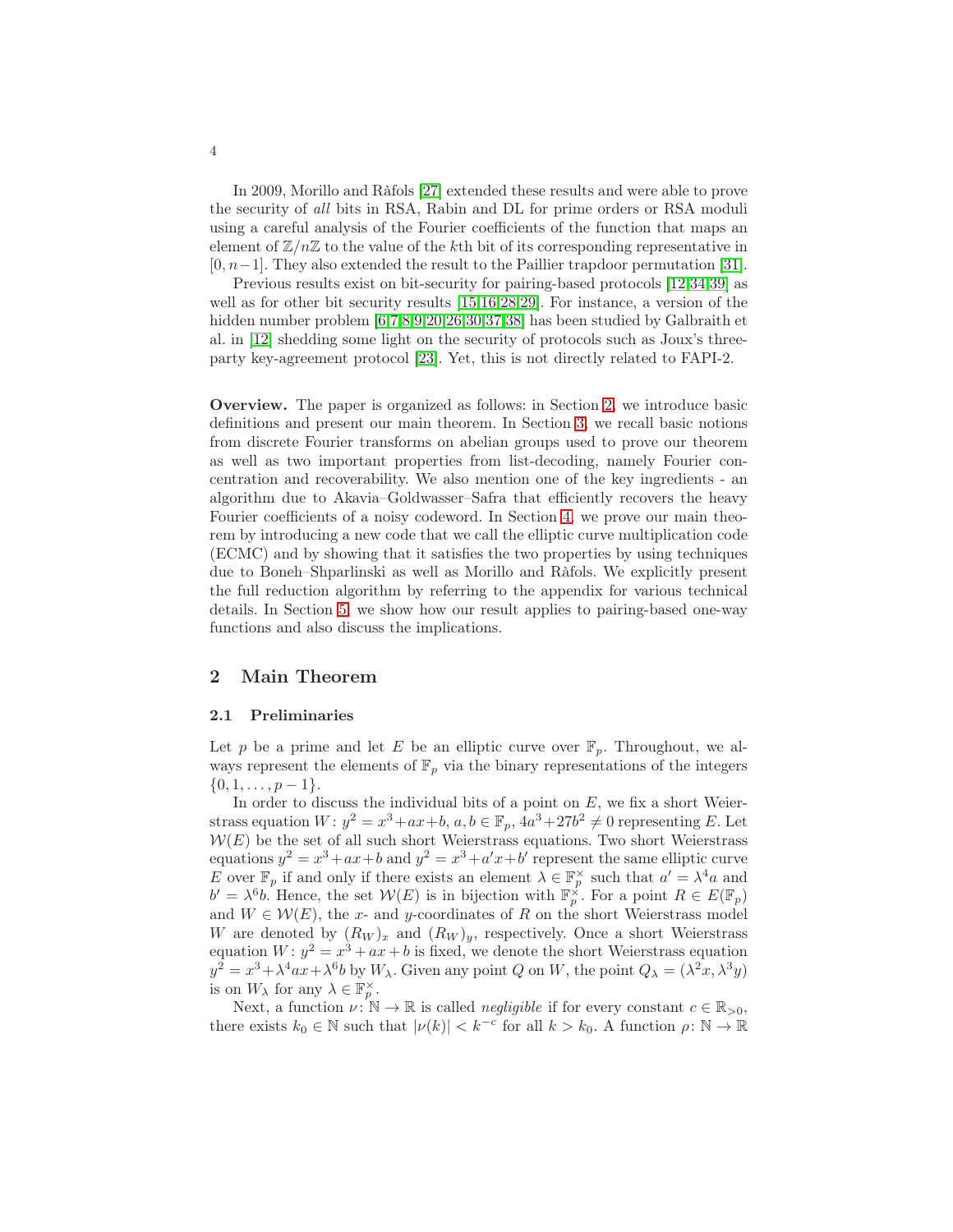is non-negligible if there exists a constant  $c \in \mathbb{R}_{>0}$  and a  $k_0 \in \mathbb{N}$  such that  $|\rho(k)| > k^{-c}$  for all  $k > k_0$ .

Remark 1. Note that a function being non-negligible is a stronger requirement than a function not being negligible.<sup>[1](#page-4-0)</sup> By the above definitions, every nonnegligible function is not negligible. However, there are functions that are not negligible, but are not non-negligible. For example, take any non-negligible function  $f: \mathbb{N} \to \mathbb{R}$  and define the function

$$
g(n) = \begin{cases} 0 & \text{if } n \text{ is even,} \\ f(n) & \text{otherwise.} \end{cases}
$$

Obviously, g is neither negligible nor non-negligible.

Let  $\mathcal X$  be a finite set and let  $\mathcal D$  be a probability distribution on  $\mathcal X$ . We write  $x \in_{\mathcal{D}} \mathcal{X}$  if the element x is chosen according to the distribution D from X. We now recall some basic notions from cryptography:

**Definition 1 (One-way function).** A function  $f: \mathcal{X} \to \mathcal{Y}$  is a one-way function (OWF) if the following conditions hold:

- Given  $x \in \mathcal{X}$ , one can compute  $f(x)$  in polynomial time in  $log |\mathcal{X}|$ ,
- For every probabilistic polynomial time (PPT) (in  $\log |\mathcal{X}|$ ) algorithm A, there exists a negligible function  $\nu_A$ , such that

$$
\Pr[f(z) = y | y = f(x), z = \mathcal{A}(y)] < \nu_{\mathcal{A}}(\log |\mathcal{X}|) \;,
$$

where the probability is taken over  $x \in \mathcal{X}$  chosen uniformly at random. In other words, for every PPT (in  $\log |\mathcal{X}|$ ) algorithm A, the advantage to invert f is negligible.

Remark 2. When we are dealing with complexities, we consider sets in their bit representation as a computer would do. For instance, in the above definition, we can see the function f as  $f: \{0,1\}^n \to \{0,1\}^m$  for  $m, n \in \mathbb{N}$ . This means that, f is one-way if one can compute  $f(x)$  in poly $(n)$  time and if there is no PPT algorithm that can find a preimage in  $\text{poly}(n)$  time.

Definition 2 (Elliptic curve based OWF). A one-way function whose domain is a subgroup  $\mathbb{G} \subseteq E(\mathbb{F}_p)$  is called elliptic curve based OWF if its output does not depend on the short Weierstrass equation representing the isomorphism class<sup>[2](#page-4-1)</sup> of E.

**Definition 3** (maj<sub>g</sub>). Given a boolean function  $g: \mathcal{X} \to \{a_1, a_2\}$ , we define

$$
\mathrm{maj}_g \coloneqq \max_{b \in \{a_1, a_2\}} \Pr_{x \in U} [g(x) = b].
$$

In other words,  $maj<sub>g</sub>$  is the probability of the most probable of the two outcomes. This notion is useful when we deal with biased predicates.

<sup>1</sup> Confusing the two notions seems to be a common mistake in the cryptographic literature.

<span id="page-4-1"></span><span id="page-4-0"></span><sup>&</sup>lt;sup>2</sup> Here, by an isomorphism class of E we really mean the  $\mathbb{F}_p$ -isomorphism class.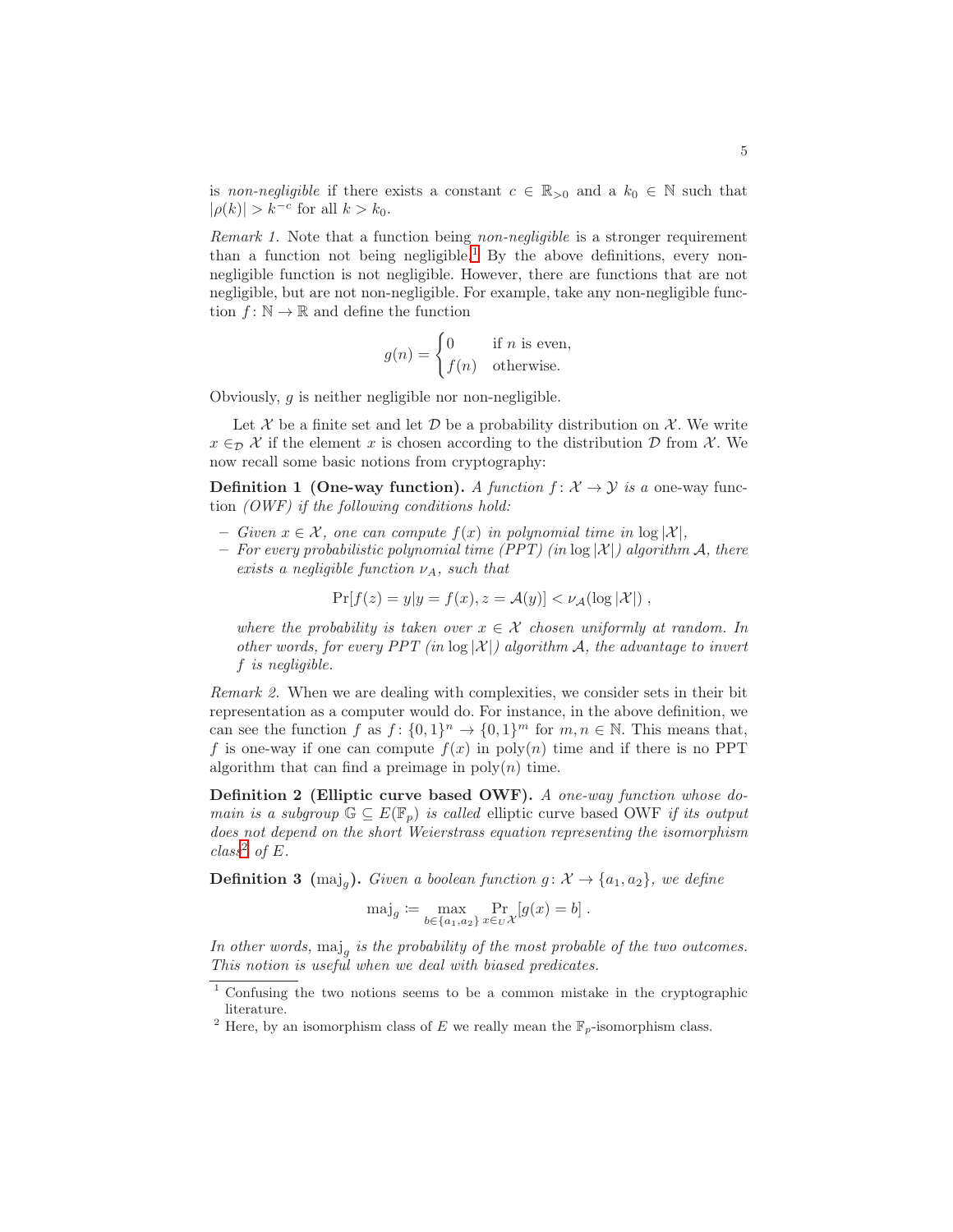Remark 3. For the rest of the paper, we will be using the majority values of the predicates  $B_k$  on  $\mathbb{F}_p$  that return the kth least significant bit. If  $x \in \mathbb{F}_p$  is viewed as an element of  $[0, p-1]$  then we will be using  $\delta_p(k) \coloneqq \text{maj}_{B_k}$  for the probability of occurrence of the majority value.

Definition 4 (Efficiently computable predicate). A boolean predicate  $P$ :  $\mathcal{X} \to \{0,1\}$  is efficiently computable with respect to a one-way function  $f: \mathcal{X} \to$  $\mathcal Y$  if there exists a PPT (in  $\log |\mathcal X|$ ) algorithm A that can compute  $P(x)$  from  $f(x)$  with a non-negligible advantage over the majority value, i.e., such that

$$
\Pr_{x \in U} \mathcal{A}(f(x)) = P(x)] \ge \text{maj}_P + \frac{1}{\text{poly}(\log |\mathcal{X}|)},
$$

for some polynomial that is independent of  $|X|$ .

**Definition 5** (Hard-to-compute predicate). A boolean predicate  $P$  is hardto-compute with respect to a one-way function  $f$  if it is not efficiently computable.

Remark 4. Note that often, the term hard-core predicate is misused for hardto-compute predicate. In this paper, we never use the term hard-core predicate (which, to the best of our knowledge, means that every algorithm that predicts P has negligible advantage over a random guessing; the latter is a strong definition and is not suitable for computational purposes). The difference between hardcore and hard-to-compute comes from the difference between a non-negligible function and a function that is not negligible as showed before.

#### 2.2 Main Result on Hard-to-compute Bits

Throughout, we consider bits that take values in  $\{\pm 1\}$  instead of  $\{0, 1\}$  where we substitute  $-1$  for 1 and 1 for 0, i.e., the new value is  $(-1)^b$  with  $b \in \{0, 1\}$ . For a prime field  $\mathbb{F}_p$ , let  $B_k: \mathbb{F}_p \to {\pm 1}$  be the predicate returning the value of the kth bit of  $x \in \mathbb{F}_p$  viewed as an integer in  $\{0, 1, \ldots, p-1\}$ . Suppose that E is an elliptic curve over  $\mathbb{F}_p$  and  $\mathbb{G} \subseteq E(\mathbb{F}_p)$  is a subgroup of prime order n of cryptographically meaningful size (i.e.,  $n = \Theta(p)$ ).

Let  $R \in \mathbb{G}$  be a hidden point, let Y be any set and let  $f: \mathbb{G} \to \mathcal{Y}$  be a oneway function. Suppose that we have an imperfect oracle  $\mathcal{U}_k$  that takes as input a short Weierstrass equation  $W \in \mathcal{W}(E)$  and the value  $f(R) \in \mathcal{Y}$  and predicts  $B_k((R_W)_x)$  with non-negligible advantage over the majority value  $\delta_n(k)$  (here, the advantage is taken over a random short Weierstrass equations  $W \in \mathcal{W}(E)$ and over a random point  $R \in \mathbb{G}$ . Then, we show that we can efficiently invert f.

Before we state precisely the theorem, we rigorously define the advantage of the bit-prediction oracle  $\mathcal{U}_k$ :

**Definition 6 (Advantage).** We say that  $\mathcal{U}_k$  has advantage  $\epsilon$  in predicting the predicate  $B_k$  of the x-coordinate of the input  $R \in \mathbb{G}$  of the one way function f if

$$
Adv_f^{x,k}(\mathcal{U}_k) := \left| \Pr_{\substack{W \in \mathcal{U} \mathcal{W}(E) \\ R \in \mathcal{U} \mathbb{G}, z}} \left[ \mathcal{U}_k(W, f(R); z) = B_k((R_W)_x) \right] - \delta_p(k) \right| > \epsilon,
$$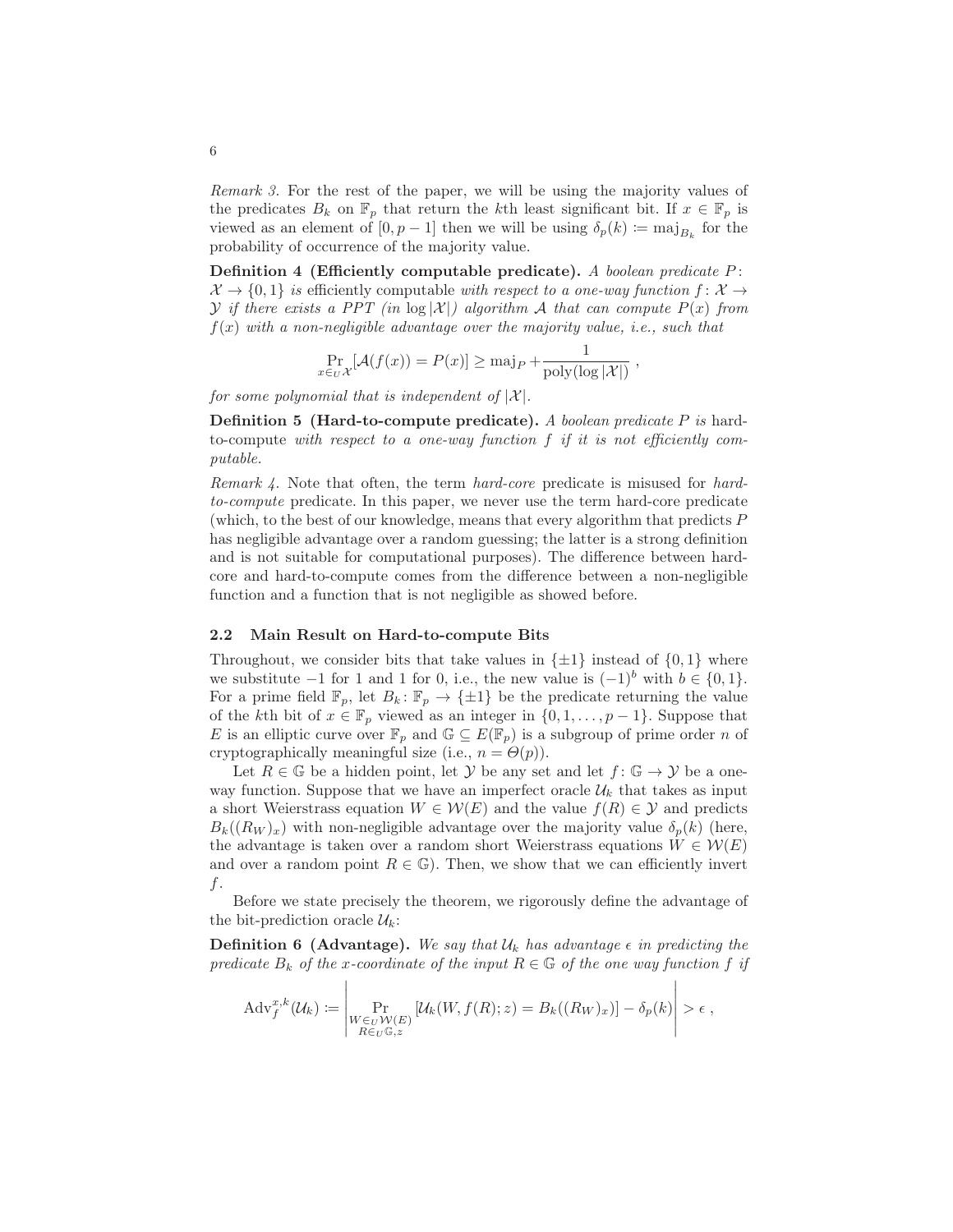where  $z$  is a random variable corresponding to the random coins used by the oracle  $\mathcal{U}_k$ . Similarly, we define the advantage  $\text{Adv}_{f}^{y,k}(\mathcal{U}_k)$  of predicting the kth bit of the y-coordinate of the input point  $R$  to  $f$ .

<span id="page-6-0"></span>We are now ready to state the main theorem:

**Theorem 1.** Let  $k \geq 0$  be an integer and let  $\epsilon \in (0,1)$ . Let E and G be as above (i.e.,  $\mathbb G$  is a subgroup of prime order  $n = \Theta(p)$ ). Let  $\mathcal Y$  be any set and let  $f: \mathbb{G} \to \mathcal{Y}$  be an elliptic curve based one-way function on E. Let  $\mathcal{U}_k(W, v; z)$  be an algorithm that takes as input  $W \in \mathcal{W}(E)$ ,  $v \in \mathcal{Y}$  and outputs an element of  $\{\pm 1\}$  in time T. Assume that  $\text{Adv}_{f}^{x,k}(\mathcal{U}_k) > \epsilon$ . Then, there exists an algorithm A that inverts  $f: \mathbb{G} \to \mathcal{Y}$  in time  $T \cdot \text{poly}(\log p, \frac{1}{\epsilon})$  for some polynomial that is independent of p, E,  $\mathbb{G}$ , and  $\epsilon$ .

Remark 5. One can see from the above theorem that if  $1/\epsilon = \text{poly}(\log p)$  and if  $T = \text{poly}(\log p)$  then one can invert the function f efficiently (in time polynomial in  $\log p$ ). This means that either the kth bit of the input to f is hard-to-compute or that the function is invertible.

Remark 6. Note that our result is on average as our argument exploits in an essential way the freedom to change the short Weierstrass equation. This is why we assume that algorithm  $\mathcal{U}_k$  works on a non-negligible fraction of all the short Weierstrass equations  $W$ . Ideally, one wishes to fix a short Weierstrass equation W and prove similar hardness result only on  $W$ . This last question appears to be very difficult and out of reach with the current techniques that one has so far for showing hardness of bits (see also [\[6\]](#page-16-8) for a similar remark regarding hardness of computing the least significant bit for Diffie–Hellman secrets).

# <span id="page-6-1"></span>3 Hard–to–compute Predicates via List-decoding

#### 3.1 Fourier Transforms

In order to describe the general method of Akavia–Goldwasser–Safra, we briefly recall some basic notions related to Fourier transforms.

Let G be a finite abelian group. If  $f, g: G \to \mathbb{C}$  are functions then their *inner* product is defined as  $\langle f, g \rangle := 1/|G| \sum_{x \in G} \overline{f(x)} g(x)$ . The  $\ell_2$ -norm on the space  $\mathbb{C}(G)$  of all complex valued functions  $f: G \to \mathbb{C}$  is then  $||f||_2 := \sqrt{\langle f, f \rangle}$ . A *character* of G is a homomorphism  $\chi: G \to \mathbb{C}^{\times}$ , i.e.,  $\chi(x+y) = \chi(x)\chi(y)$  for all  $x, y \in G$ . The set of all characters of G forms a group  $\widehat{G}$ , the character group. The elements of  $\widehat{G}$  form an orthonormal basis for the space  $\mathbb{C}(G)$  (the Fourier basis). One can then describe a function  $f \in \mathbb{C}(G)$  via its Fourier expansion  $\sum_{\chi \in \widehat{G}} \langle f, \chi \rangle \chi$ . Equivalently, one can define the Fourier transform  $\widehat{f} : \widehat{G} \to \mathbb{C}$  of f by  $f(x) = \langle f, \chi \rangle$ . The coefficients  $f(\chi)$  in the Fourier basis  $\{\chi\}_{\chi \in \widehat{G}}$  are the Fourier coefficients of f. When  $G = \mathbb{Z}/n\mathbb{Z}$ , the characters of G are defined by  $\chi_{\alpha}(x) := \omega_n^{\alpha x}$ , for  $\alpha \in \mathbb{Z}/n\mathbb{Z}$  and  $\omega_n := \exp(2\pi i/n)$ . The weight of a Fourier coefficient  $\hat{f}(\chi)$  is  $|\hat{f}(\chi)|^2$ . Using these definition, we can define heavy characters with respect to a function  $f$ :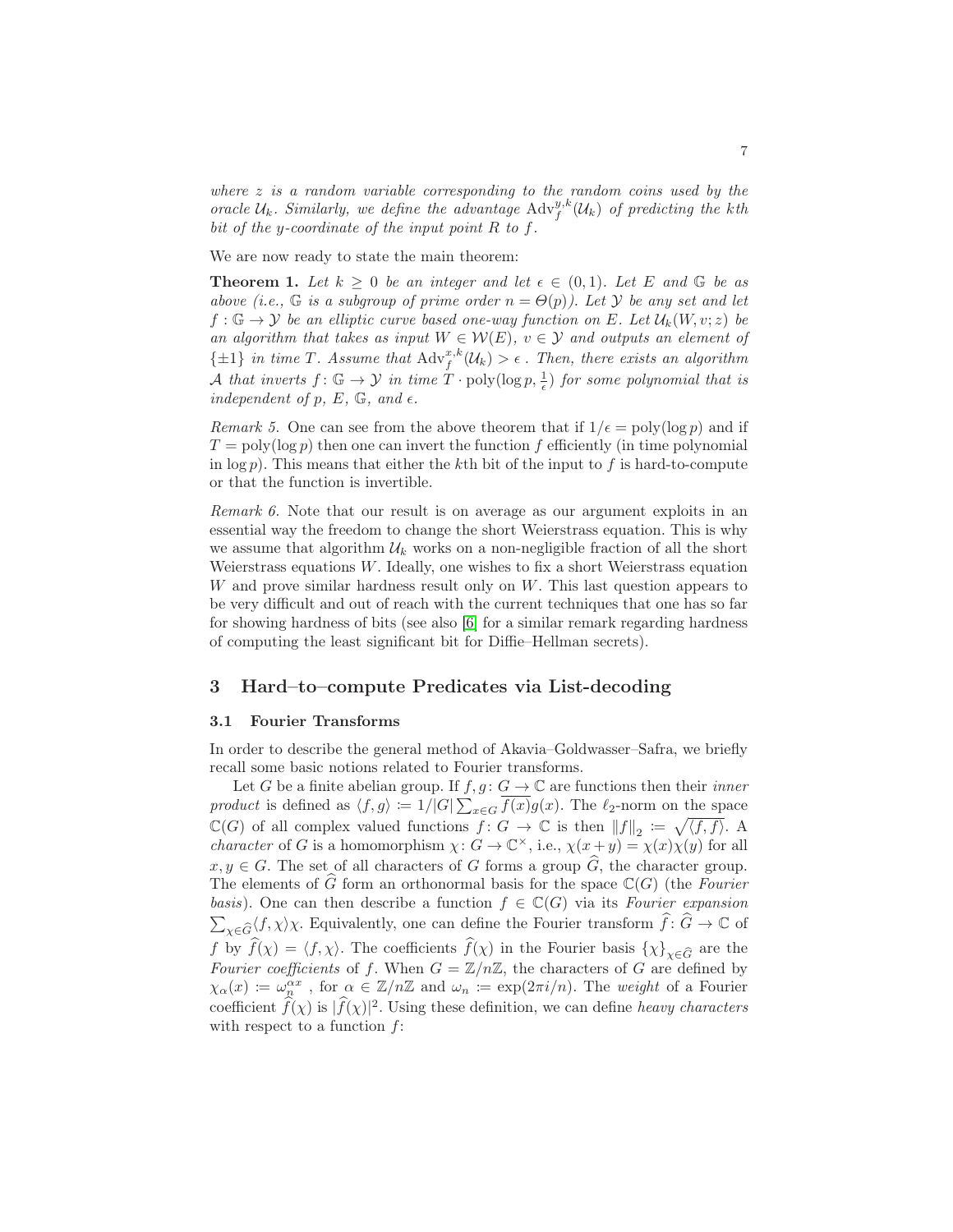**Definition 7 (Heavy characters).** Given a function  $f: G \to \mathbb{C}$  and a threshold  $\tau$ , we denote by  $\text{Heavy}_{\tau}(f)$  the set of characters for which the weight of the corresponding Fourier coefficient of f is at least  $\tau$ . In other words,

$$
\text{Heavy}_{\tau}(f) \coloneqq \{ \chi \in \widehat{G} : |\widehat{f}(\chi)|^2 \geq \tau \} .
$$

We will frequently approximate a function  $f \in \mathbb{C}(G)$  using subsets  $\Gamma \subset \widehat{G}$  of characters via its restriction:  $f_{\vert \Gamma} \coloneqq \sum_{\chi \in \Gamma} \widehat{f}(\chi) \chi.$ 

## 3.2 Codes, Fourier Concentration and Recoverability

When working on an abelian group  $G$ , we consider binary codewords of length |G|. Every codeword corresponding to an element  $x \in G$  will be represented by a function  $C_x: G \to \{\pm 1\}$ . If  $G = \mathbb{Z}/n\mathbb{Z}$  then  $C_x$  is represented by  $(C_x(0), C_x(1),$  $\ldots, C_x(n-1)$ . We define now two properties of codes we will use in our proof.

**Definition 8 (Concentration).** Let  $\epsilon > 0$  be a real number. A function  $f: G \rightarrow$  $\{\pm 1\}$  is called Fourier  $\epsilon$ -concentrated if there exists a set of characters  $\Gamma \subseteq G$ of size poly $(\log |G|, 1/\epsilon)$  (for a polynomial that does not depend on  $|G|$ ,  $\epsilon$  or the function f) such that  $||f - f|_{\Gamma}||_2 \leq \epsilon$ .

A code  $C = \{C_x : G \to \{\pm 1\}\}\$ is  $\epsilon$ -concentrated if each of its codewords  $C_x$  is Fourier  $\epsilon$ -concentrated. In other words, we can approximate with an error at most  $\epsilon$  every codeword using a polynomial number (in  $\log |G|$  and  $1/\epsilon$ ) of characters  $\chi \in \widehat{G}$ . A function is called Fourier concentrated if it is  $\epsilon$ -concentrated for every  $\epsilon > 0$ . A code is called Fourier concentrated if all of its codewords are Fourier concentrated.

**Definition 9 (Recoverable code).** A code  $C = \{C_x : G \rightarrow \{\pm 1\}\}\$ is recoverable if there exists an algorithm that takes as input a character  $\chi \in \widehat{G}$ and a threshold  $\tau$  and outputs (in time polynomial in  $\log|G|$  and  $1/\tau$ ) the list  ${x \in G : \chi \in Heavy_{\tau}(C_x)}$  of all codewords having  $\chi$  as a  $\tau$ -heavy coefficient.

Using the orthogonality of the characters  $\chi \in \widehat{G}$ , one shows [\[2,](#page-16-3) Lem.1] that if a code C is concentrated, then a word  $w_x: G \to \mathbb{C}$  and a close codeword  $C_x$ have at least one heavy Fourier coefficient in common. We show here a slight modification of this lemma.

**Lemma 1** ([\[2,](#page-16-3) Lem.1]). Let  $f: \mathbb{Z}/n\mathbb{Z} \to \{\pm 1\}$  be a Fourier concentrated function and let  $g: \mathbb{Z}/n\mathbb{Z} \to \{\pm 1\}$  such that

<span id="page-7-0"></span>
$$
\Pr_{x \in \mathbb{Z}/n\mathbb{Z}}[f(x) = g(x)] \ge \text{maj}_f + \epsilon \,,\tag{1}
$$

for some  $\epsilon > 0$ . Then there exists a threshold  $\tau$  such that  $1/\tau$  is polynomial in  $1/\epsilon$  and  $\log n$ , and  $\exists \chi \neq 0, \chi \in \text{Heavy}_{\tau}(f) \cap \text{Heavy}_{\tau}(g)$ .

We omit the proof since it is straightforward from the proof in [\[2\]](#page-16-3).

In Section [4,](#page-8-0) we will apply this lemma in the following way: every preimage  $x \in G$  of the one-way function we try to invert corresponds to a codeword  $C_x$ .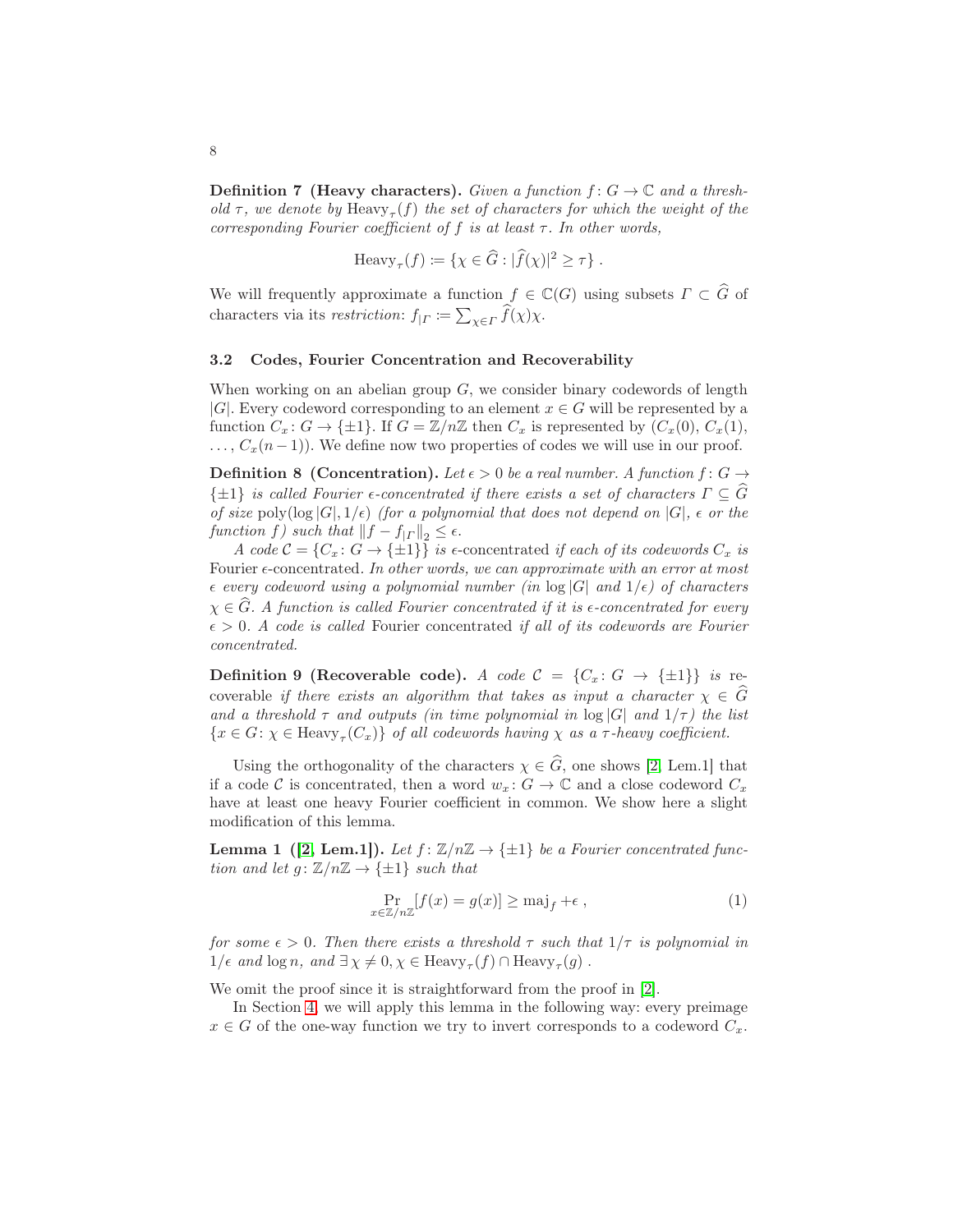First, we recover a noisy version  $w_x$  of  $C_x$  by using the prediction oracle. If the code is concentrated, the words  $w_x$  and  $C_x$  share at least one heavy coefficient. Thus, if we can compute this heavy coefficient in polynomial time and if the code is recoverable, then we can recover  $x$  in polynomial time.

One recovers the heavy coefficient using the following theorem:

**Theorem 2 (2, Thm.6).** There exists a randomized learning algorithm over  $\mathbb{Z}/n\mathbb{Z}$  that, given a function  $w: \mathbb{Z}/n\mathbb{Z} \to {\pm 1}$ ,  $0 < \tau$  and  $0 < \delta < 1$ , returns a list of  $\mathcal{O}(1/\tau)$  characters containing Heavy<sub> $\tau$ </sub>(w) with probability at least  $1-\delta$ (here, the probability is taken over the random coins of the algorithm) and that has running time <sup>[3](#page-8-1)</sup>

<span id="page-8-3"></span>
$$
\widetilde{\mathcal{O}}\left(\log(n)\ln^2\frac{(1/\delta)}{\tau^{5.5}}\right).
$$

For completeness, we recall the algorithm in the full version of the paper [\[10\]](#page-16-18).

Remark 7. In the language of Akavia et al. [\[2,](#page-16-3) §2.3],  $\mathbb{Z}/n\mathbb{Z}$  is a learnable domain. It turns out that any finite abelian group  $G$  is a learnable domain [\[1\]](#page-16-19).

# <span id="page-8-0"></span>4 Proof of Theorem [1](#page-6-0)

We will reduce the proof of Theorem [1](#page-6-0) to a list-decoding problem that will be solved using Akavia et al.'s method. The first step is to properly define a code that reflects our input recovery problem. We explain in Section [4.1t](#page-8-2)hat the straightforward definition of such a code does not quite work since the Fourier transforms of the codewords are difficult to analyze from the point of view of concentration and recoverability. In order to overcome this difficulty, we use an idea motivated by the work of Boneh and Shparlinski on the Hidden Number Problem that modifies the prediction oracle via extra randomization while still keeping the non-negligible advantage. This leads us to the definition of the Elliptic Curve Multiplication Code (ECMC) (Definition [10\)](#page-9-0).

#### <span id="page-8-2"></span>4.1 The Elliptic Curve Multiplication Code (ECMC)

Let  $B_k: \mathbb{F}_p \to {\pm 1}$  be the binary predicate that returns 1 if the kth least significant bit of the argument is 0 and -1 otherwise. A natural way to associate a code to this predicate is to fix a (base) short Weierstrass equation  $W \in \mathcal{W}(E)$ and a hidden point  $R$  and define the codewords

$$
C_R^{B_k,W}: \mathbb{F}_p \to {\{\pm 1\}}, \qquad C_R^{B_k,W}(\lambda) = B_k(\lambda^2 \cdot (R_W)_x) = B_k((R_{W_\lambda})_x).
$$

The above definition is natural since the isomorphism class  $W(E)$  of short Weierstrass equations consists precisely of the equations  $W_{\lambda}$  where  $\lambda \in \mathbb{F}_p^{\times}$ . So, each codeword encodes the k<sup>th</sup> bit of all representations of the point  $R \in \mathbb{G}$  on the equations from  $W(E)$ . In order to study how concentrated these codes are, one

<span id="page-8-1"></span><sup>&</sup>lt;sup>3</sup> A function is  $\widetilde{\mathcal{O}}(f(n))$  if it is  $\mathcal{O}(f(n) \cdot \log(f(n))^k)$  for some  $k \in \mathbb{N}$ .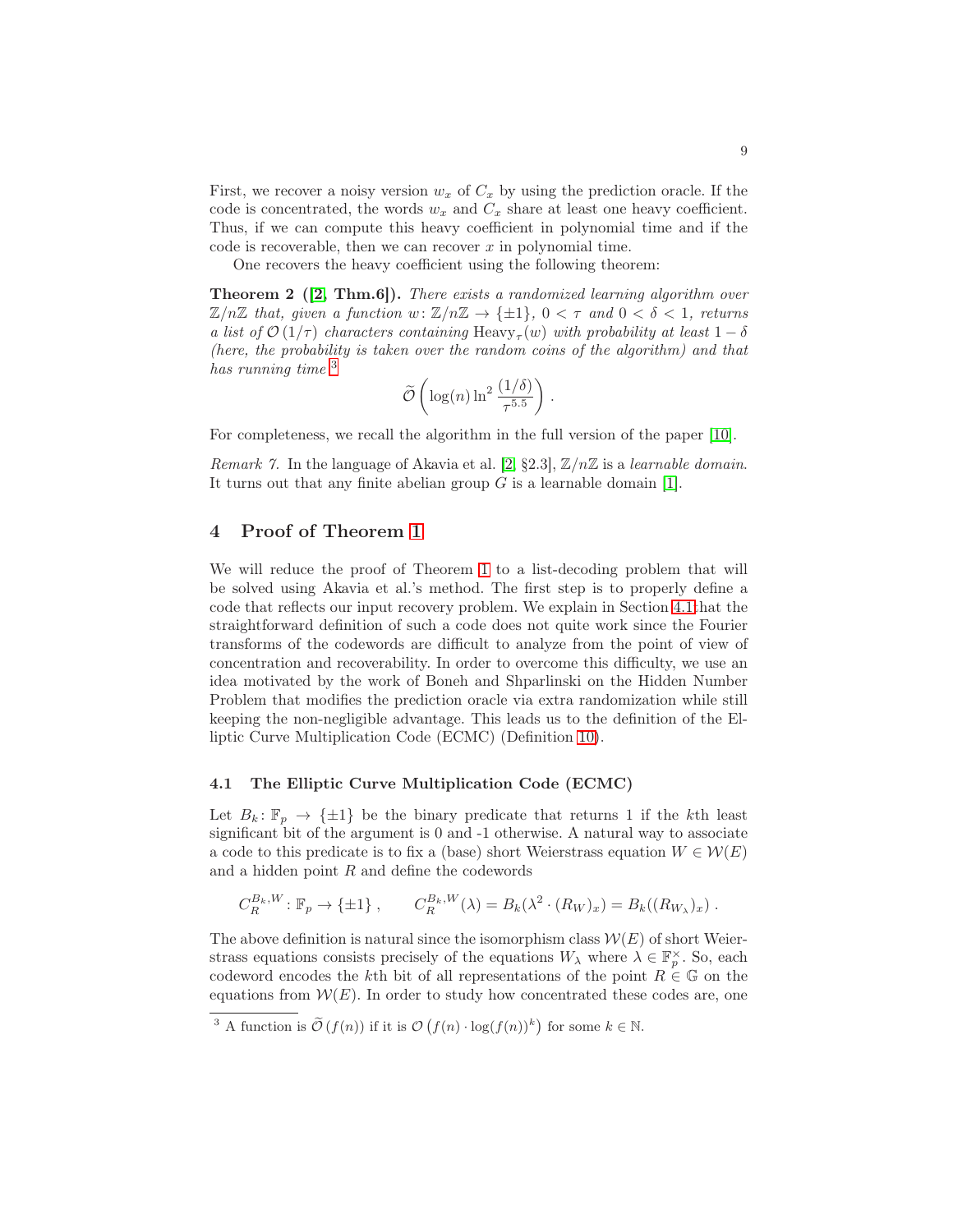needs precise estimates of the Fourier coefficients of these functions. Yet, the only tool we are aware of that gives such estimates are standard estimates from analytic number theory on Gauss sums (see full version of the paper).

Unfortunately, these are not sufficient to get any information about how concentrated the code is. If one is able to replace the square term  $\lambda^2$  with a linear term in  $\lambda$ , one could obtain a much better control on the code.As mentioned above, we use an idea of Boneh and Shparlinski [\[6,](#page-16-8) §5] that modifies the prediction oracle via further randomization while keeping the advantage non-negligible.

The idea works as follows: suppose that  $\mathcal{U}_k$  is the prediction oracle from the statement of Theorem [1.](#page-6-0) Recall that given a hidden point  $R \in \mathbb{G}$ , the oracle returns an element of  $\{\pm 1\}$  in such a way that  $\mathrm{Adv}_{f}^{x,k}(\mathcal{U}_{k}) > \epsilon$ .

If  $\mathbb{F}_p^2 \subset \mathbb{F}_p$  is the set of squares in  $\mathbb{F}_p$ , let  $r: \mathbb{F}_p^2 \to \mathbb{F}_p$  be a function satisfying  $r(\lambda)^2 = \lambda$  that is chosen uniformly at random among all such functions. The observation of Boneh and Shparlinski is that one can define an auxiliary prediction oracle  $\mathcal{U}'_k$  using  $\mathcal{U}_k$  as follows:

$$
\mathcal{U}'_k(W_\lambda, f(R); z) = \begin{cases} \mathcal{U}_k(W_{r(\lambda)}, f(R); z) & \text{if } \lambda \in \mathbb{F}_p^\times \text{ is a square in } \mathbb{F}_p^\times \\ \arg \max_{b \in \{\pm 1\}} \Pr_{x \in \sigma \mathbb{F}_p} \left[ B_k(x) = b \right] & \text{otherwise} \end{cases}.
$$

Hence, if  $\lambda$  is not a square, the oracle returns the most common value which is the best random strategy to guess  $B_k$ . We now associate a code to the modified oracle  $\mathcal{U}'_k$  rather than to the original oracle  $\mathcal{U}_k$  and thus, arrive at the following definition (we include the more general case of binary predicates that are not necessarily the predicates  $B_k$ :

<span id="page-9-0"></span>Definition 10 (Elliptic curve multiplication code (ECMC)). Let E be an elliptic curve over  $\mathbb{F}_p$  and let  $P: \mathbb{F}_p \to \{\pm 1\}$  be a binary predicate. Let  $\mathbb{G} \subset$  $E(\mathbb{F}_p)$  be a cyclic subgroup. Given a (base) short Weierstrass equation  $W: y^2 =$  $x^3 + ax + b$  representing E, the elliptic curve multiplication code is the code  $\mathcal{C}^{P,W} = \{C_R^{P,W} : \mathbb{F}_p \to \{\pm 1\}\}_{R \in \mathbb{G}}$  defined by

$$
C_R^{P,W}(\lambda) = P(\lambda \cdot (R_W)_x) ,
$$

where  $R_W$  denotes the tuple  $(x, y)$  representing the point R on W.

Remark 8. Reducing the quadratic term  $\lambda^2$  with  $\lambda$  is a big advantage since (as we will show in Section [4.2\)](#page-11-0), the Fourier transform of  $B_k(\lambda)$  is simpler to analyze for the purpose of studying heavy coefficients than the Fourier transform of  $B_k(\lambda^2)$ . This makes it easier to show that the code  $\mathcal{C}^{B_k,W}$  is Fourier concentrated and recoverable and, thus, apply the techniques of Akavia et al. to obtain a listdecoding algorithm.

<span id="page-9-2"></span>**Lemma 2.** Let  $W \in \mathcal{W}(E)$  be a fixed (base) short Weierstrass equation and let  $\mathcal{U}_k$  be the prediction algorithm from the statement of Theorem [1.](#page-6-0) There exists a set S of points  $R \in \mathbb{G}$  satisfying

<span id="page-9-1"></span>
$$
|S| \ge \frac{\epsilon}{4\left(1 - \delta_p(k) - \frac{\epsilon}{4}\right)} |\mathbb{G}| \tag{2}
$$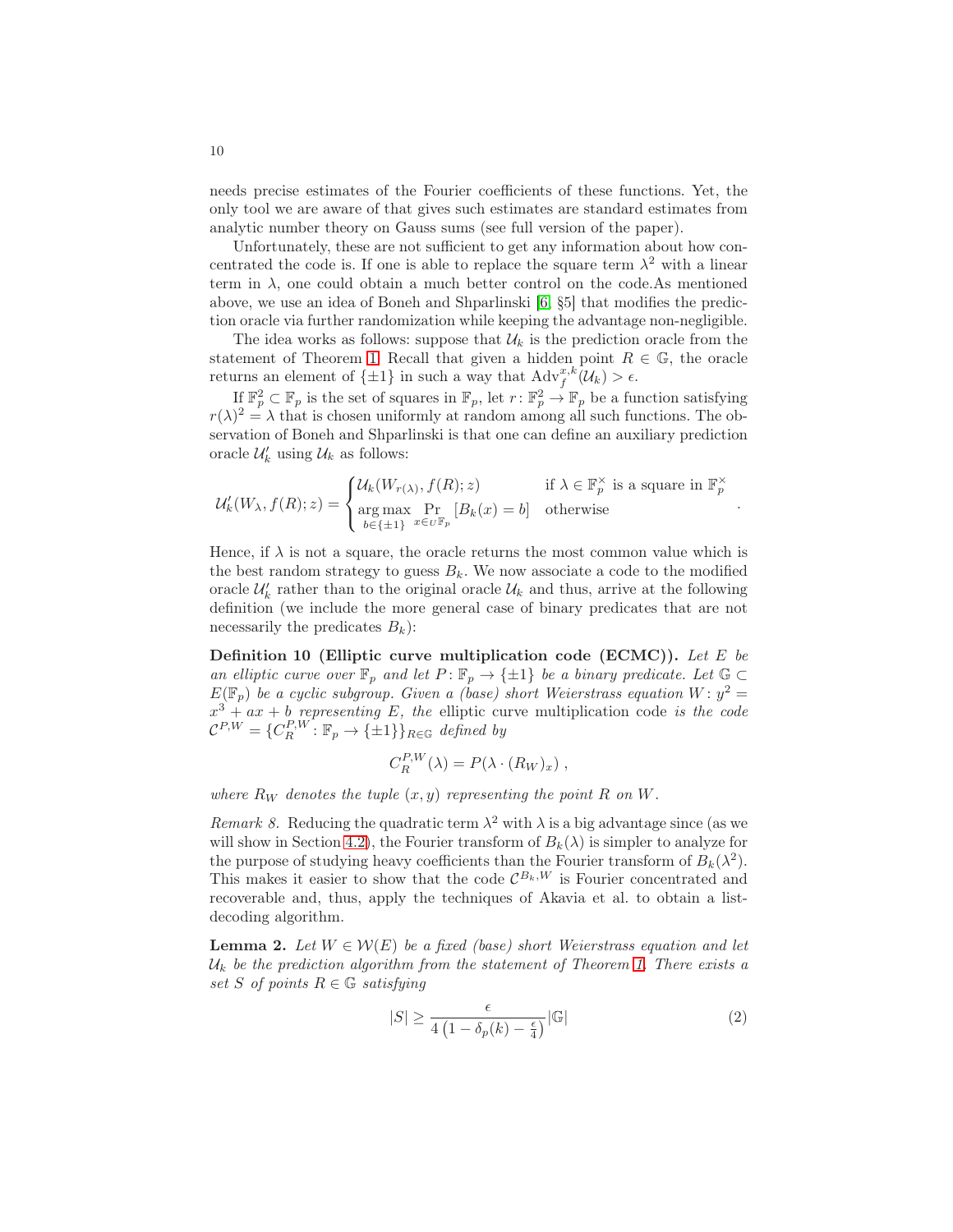such that for every  $R \in S$ , given  $f_Q(R)$ , we have access to a corrupted codeword  $w_{R,W}$  such that

<span id="page-10-0"></span>
$$
\Pr_{\lambda \in \mathcal{U}^{\mathbb{F}_p}}[w_{R,W}(\lambda) = C_R^{B_k, W}(\lambda)] \ge \delta_p(k) + \frac{\epsilon}{4}, \qquad \forall R \in S. \tag{3}
$$

*Proof.* Recall that our prediction algorithm  $\mathcal{U}_k$  satisfies:

$$
\Pr_{W_i, R; z} \left[ \mathcal{U}_k(W_i, f(R); z) = B_k((R_{W_i})_x) \right] > \delta_p(k) + \epsilon.
$$
 (4)

The latter is equivalent to

$$
\Pr_{\lambda, R; z} \left[ \mathcal{U}_k(W_\lambda, f(R); z) = B_k(\lambda^2 \cdot (R_W)_x) \right] > \delta_p(k) + \epsilon \,. \tag{5}
$$

Given a hidden point  $R \in \mathbb{G}$ , define  $w_{R,W}$  as follows:

$$
w_{R,W}(\lambda) = \begin{cases} \mathcal{U}_k(W_{r(\lambda)}, f(R); z) & \text{if } \lambda \text{ is a square} \\ \arg \max_{b \in \{\pm 1\}} \Pr_{x \in \sigma \mathbb{F}_p} \left[ B_k(x) = b \right] & \text{otherwise,} \end{cases}
$$

where  $r: \mathbb{F}_p^2 \to \mathbb{F}_p$  is chosen uniformly at random among all function  $r: \mathbb{F}_p^2 \to \mathbb{F}_p$ satisfying  $r(\lambda)^2 = \lambda$  and where z is the random coin used by  $\mathcal{U}_k$ . Using the randomness of  $r$ , we estimate

$$
\Pr_{\lambda,R;z} \left[ w_{R,W}(\lambda) = C_R^{B_k, W}(\lambda) \right] =
$$
\n
$$
= \frac{1}{2} \Pr_{\lambda \in U_{R,p}^{\mathbb{F}_p}(\lambda) \atop R; z} \left[ w_{R,W}(\lambda) = C_R^{B_k, W}(\lambda) \right] + \frac{1}{2} \Pr_{\lambda \notin \mathbb{F}_p^{\mathbb{F}_p} \atop R; z} \left[ w_{R,W}(\lambda) = C_R^{B_k, W}(\lambda) \right]
$$
\n
$$
= \frac{1}{2} \Pr_{\lambda' \in U_{R,p}^{\mathbb{F}_p} \atop R; z} \left[ \mathcal{U}_k(W_{\lambda'}, f(R); z) = B_k(\lambda'^2 \cdot (R_W)) \right] + \frac{1}{2} \delta_p(k)
$$
\n
$$
> \frac{1}{2} (\delta_p(k) + \epsilon) + \frac{1}{2} \delta_p(k) = \delta_p(k) + \frac{\epsilon}{2} . \tag{6}
$$

Next, let  $S \subseteq \mathbb{G}$  be the subset of all points  $R \in \mathbb{G}$  that satisfy

<span id="page-10-1"></span>
$$
\Pr_{\lambda;z}[w_{R,W}(\lambda) = C_R^{B_k,W}(\lambda)] > \delta_p(k) + \frac{\epsilon}{4}.
$$

Points in this set satisfy  $(3)$ . We now show that the set S satisfies  $(2)$ . Using  $(6)$ , we arrive at

$$
\delta_p(k) + \frac{\epsilon}{2} < \frac{1}{|\mathbb{G}|} \sum_{R \in \mathbb{G}} \Pr_{\lambda; z} \left[ w_{R,W}(\lambda) = C_R^{B_k, W}(\lambda) \right]
$$
\n
$$
= \frac{1}{|\mathbb{G}|} \left( \sum_{R \in S} \Pr_{\lambda; z} \left[ w_{R,W}(\lambda) = C_R^{B_k, W}(\lambda) \right] + \sum_{R \in \mathbb{G} \setminus S} \Pr_{\lambda; z} \left[ w_{R,W}(\lambda) = C_R^{B_k, W}(\lambda) \right] \right)
$$
\n
$$
< \frac{1}{|\mathbb{G}|} \left( |S| + |\mathbb{G} \setminus S| \left( \delta_p(k) + \frac{\epsilon}{4} \right) \right) = \frac{|S|}{|\mathbb{G}|} \left( 1 - \delta_p(k) - \frac{\epsilon}{4} \right) + \left( \delta_p(k) + \frac{\epsilon}{4} \right) .
$$
\nSi (1) (1, 1) (2)

Since  $\delta_p(k) \neq 1$ , we obtain [\(2\)](#page-9-1). □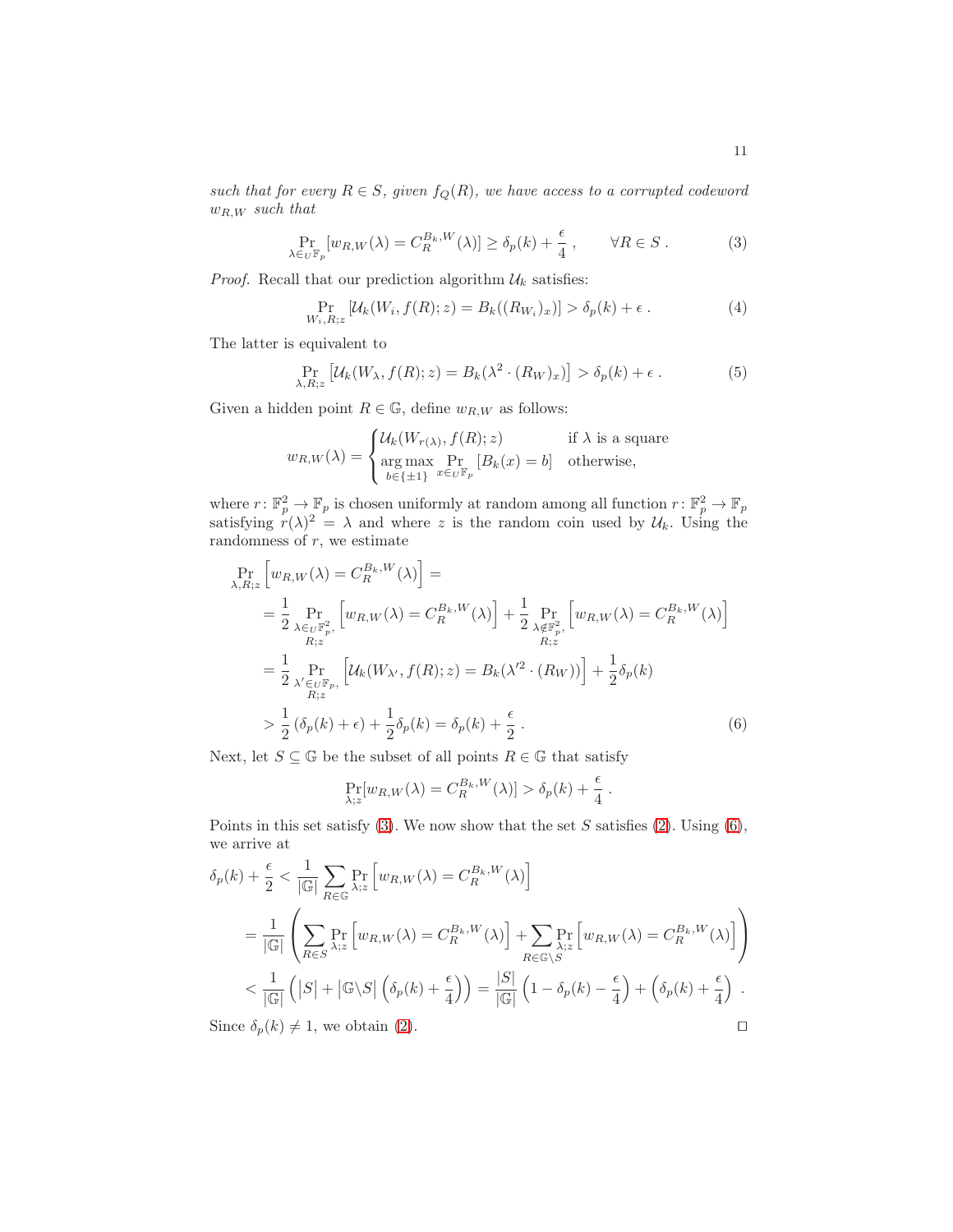*Remark 9.* If  $1/\epsilon = \text{poly}(\log p)$  then the above lemma tells us that the kth bit is predictable with non-negligible advantage over a random guess for a polynomial fraction of all the points  $R \in \mathbb{G}$ .

In the next section, we explain in more detail the two major properties of the ECMC associated to the kth bit predicates, namely, Fourier concentration and recoverability. This is done via the methods developed in [\[27\]](#page-17-6).

## <span id="page-11-0"></span>4.2 Fourier Concentration of ECMC

In order to gain more control on the size of the Fourier coefficients  $\widehat{B}_k(\alpha)$ , and thus, be able to pick the heavy ones, we use another idea of Morillo and Ràfols: since p is odd, we can assume that  $\alpha \in$  $\sqrt{ }$  $-\frac{p-1}{2}$  $\frac{-1}{2}, \frac{p-1}{2}$ 2 1 . Consider the following two cases for  $\alpha$ :

– When  $\alpha \geq 0$ , we consider  $\delta_{\alpha,k} := 2^k \alpha - (p-1)/2 \mod p$  and let  $\lambda_{\alpha,k} \in$  $[0, 2^{k-1} - 1]$  be the unique integer for which  $2^k \alpha = (p-1)/2 + \delta_{\alpha,k} + p\lambda_{\alpha,k}$ . – When  $\alpha$  < 0, we consider  $\delta_{\alpha,k} = 2^k \alpha + (p+1)/2 \mod p$  and let  $\lambda_{\alpha,k} \in$  $[0, 2^{k-1}-1]$  be the unique integer for which  $2^k \alpha = -(p+1)/2 + \delta_{\alpha,k} + p\lambda_{\alpha,k}$ .

For both of the cases, there are unique integers  $\mu_{\alpha,k} \in [0, r]$  and  $r_{\alpha,k} \in [0, 2^k - 1]$ 1] such that  $a_p(a2^k - (p-1)/2) = \mu_{\alpha,k}2^k + r_{\alpha,k}$ , where  $a_p(x) = \min(x \mod 1)$  $p, p-x \mod p$  for y mod p being taken in  $[0, p-1]$ . From here, one characterizes (see full version of the paper)the asymptotic behavior of  $|\widetilde{B}_k(\alpha)|$  by  $|\widetilde{B}_k(\alpha)|^2$  $\mathcal{O}\left(1/(\lambda_{\alpha,k}^2\mu_{\alpha,k}^2)\right)$ .

The idea of having the above representation  $(\lambda_{\alpha,k}, \mu_{\alpha,k})$  is that it is very convenient for picking the heavy Fourier coefficients: one simply has to pick the coefficients  $\alpha$  for which  $(\lambda_{\alpha,k}, \mu_{\alpha,k})$  is in a box  $[0, 1/\tau] \times [0, 1/\tau]$  for  $\tau =$  $\operatorname{poly}(\log p)$ .

## 4.3 Recoverability of ECMC and End of Proof

Fix a short Weierstrass equation  $W \in \mathcal{W}(E)$ . According to Lemma [2,](#page-9-2) there exists a subset  $S \subset \mathbb{G}$  of size determined by [\(2\)](#page-9-1) and the property that for any  $R' \in S$ , we have access to a corrupted codeword  $w_{R',W}$  satisfying [\(3\)](#page-10-0). The problem is that our hidden point  $R \in \mathbb{G}$  need not be in S. In order to remedy this, we repeat the following procedure: we pick a random multiple  $s \in [1, n-1]$  and set  $R' = sR$ . Note that when s is invertible modulo n, knowing  $R'$  is equivalent to knowing R. Thus, if s is chosen uniformly at random, we have  $1/\text{poly}(\log p)$ -chance of obtaining  $R'$  in the set  $S$ .

Suppose for the moment that  $R'$  happens to be in  $S$ . One can then use Lemma [1](#page-7-0) to deduce that there exists  $0 < \tau < 1$  for which  $1/\tau$  is polynomial in  $\log p$  and  $1/\epsilon$  such that the noisy codeword  $w_{W,R'}$  and the actual codeword  $C_{R'}^{B_k,W}$  share a  $\tau$ -heavy Fourier coefficient. Then, we apply the learning algo-rithm of Akavia et al. (Theorem [2\)](#page-8-3) to efficiently compute all  $\tau$ -heavy Fourier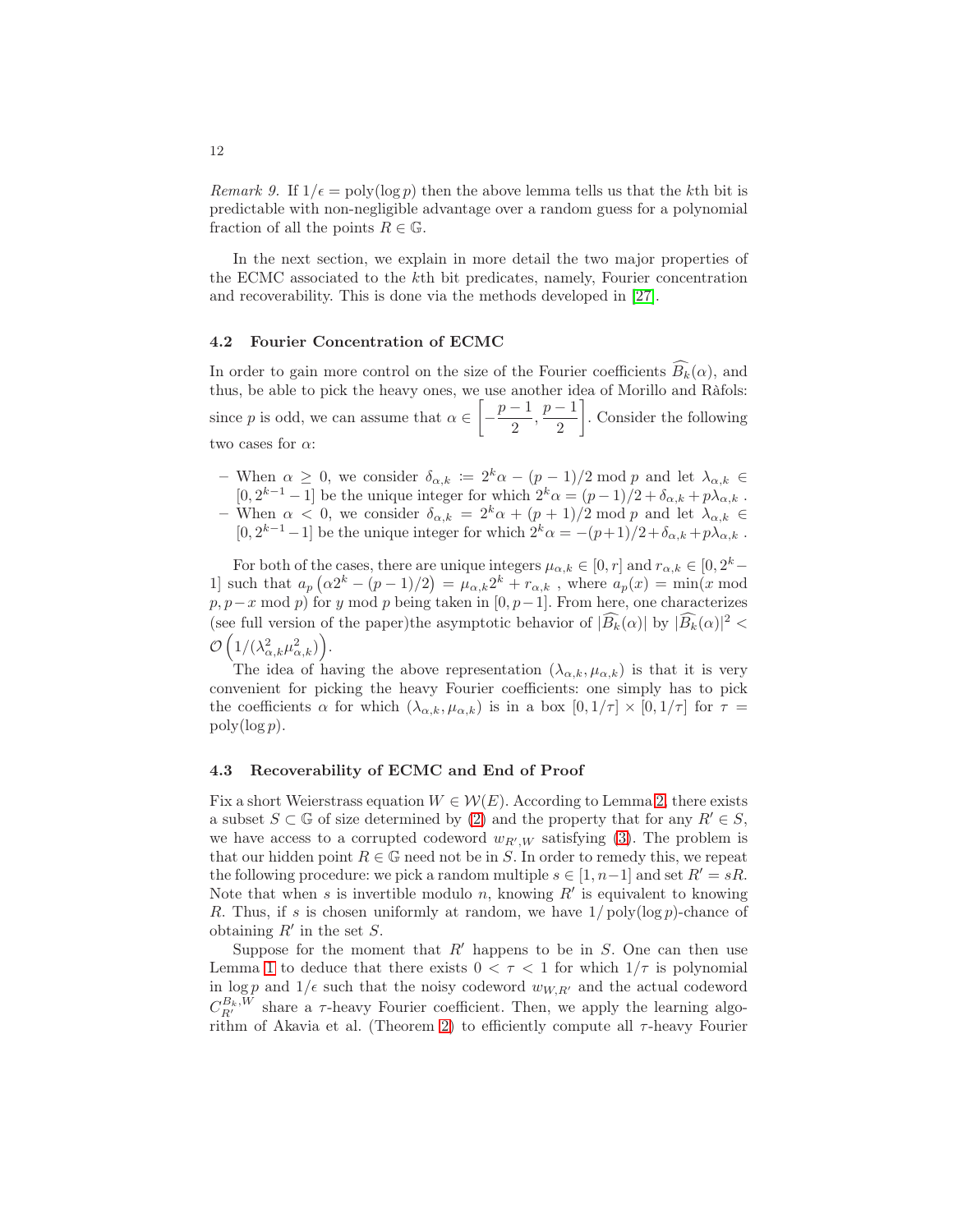characters  $\chi_{\beta}$  for the noisy codeword  $w_{R',W}$ . We then run the recovery algo-rithm (Algorithm [1\)](#page-12-1) for each of these  $\tau$ -heavy Fourier coefficients to decode the hidden  $R'$  and thus, obtain the possible  $R'$ s by computing  $s^{-1}R'$ . Assuming that  $w_{R',W}$  is Fourier concentrated, we only have to run this algorithm  $\text{poly}(\log p)$ times, so we get a polynomial time (in  $\log p$  and  $1/\epsilon$ ) recovery procedure for R'.

Notice that we have no way of knowing whether  $R' \in S$  unless we try to recover the point via the above recovery procedure. Yet, by using a random choice of  $s \in [1, n-1]$  and repeating the procedure poly(log p) times, we obtain (with high probability) a point  $R'$  in the set  $S$  guaranteed by Lemma [2](#page-9-2) and thus, prove Theorem [1.](#page-6-0)

The method used in our proof is close to the list-decoding method of Akavia et al. [\[2,](#page-16-3) Lem. 5] and was successfully used by Morillo and Ràfols [\[27,](#page-17-6) §6]. The reason it works is that the codeword  $\mathcal{C}_R^{B_k,W}$  is  $\tau$ -concentrated in  $\Gamma_{R,W} = \{ \chi_\beta : \beta \equiv$  $\alpha \cdot (R_W)_x \mod p, \chi_\alpha \in \Gamma$  where  $\overline{\Gamma}$  is the set of additive characters  $\chi_\alpha : \overline{\mathbb{F}}_p \to \mathbb{C}^\times$ where  $(\lambda_{\alpha,k}, \mu_{\alpha,k})$  is in a small square of size  $\mathcal{O}(1/\tau)$  and lower-right corner at  $(0, 0)$ , i.e.,  $\Gamma = \{ \chi_{\alpha} : \lambda_{\alpha,k} = \mathcal{O}(1/\tau), \mu_{\alpha,k} = \mathcal{O}(1/\tau) \}.$  Here, we will take  $\tau$  such that  $1/\tau = \text{poly}(\log p)$ .

## Algorithm 1 The recovery algorithm

**Input:** An additive character  $\chi_{\beta}$  of  $\mathbb{F}_p$ , a threshold parameter  $\tau$  with  $1/\tau \in \text{poly}(\log p)$ and  $z \in \mathcal{Y}$  such that  $z = f(R)$  for a hidden point R. **Output:** The hidden point  $R \in \mathbb{G}$  such that  $f(R) = z$ . 1: Calculate  $\Gamma \leftarrow {\alpha \in \mathbb{F}_p \colon \lambda_{\alpha,k} = \mathcal{O}(1/\tau), \mu_{\alpha,k} = \mathcal{O}(1/\tau)}.$ 2: for  $\alpha \in \Gamma \backslash \{0\}$  do 3: Compute  $x \leftarrow \beta \alpha^{-1} \mod p$ 4: if  $y \in \mathbb{F}_p$  exists so that  $R = (x, y) \in W(\mathbb{F}_p)$  and  $f(R) = z$  then 5: return R 6: end if 7: end for 8: return false.

<span id="page-12-1"></span>The above algorithm works in time polynomial in  $\log p$  because 1) the algo-rithm from Theorem [2](#page-8-3) works in polynomial time (in  $log p$ ); 2) the set S from Lemma [2](#page-9-2) is a polynomial fraction of all points in G and hence, a randomly chosen multiple will be recoverable with probability  $1/poly(log p)$  (so, we need on average poly( $log p$ ) trials to exit the **repeat** loop). This completes the proof of Theorem [1.](#page-6-0)

# <span id="page-12-0"></span>5 Application To Pairing-based One-way Functions

## 5.1 Pairing-based One-way Functions

We define now a pairing-based one-way function. For an prime n, let  $E[n]$  be the subgroup of points of E of order n (the points in  $E[n]$  are defined over the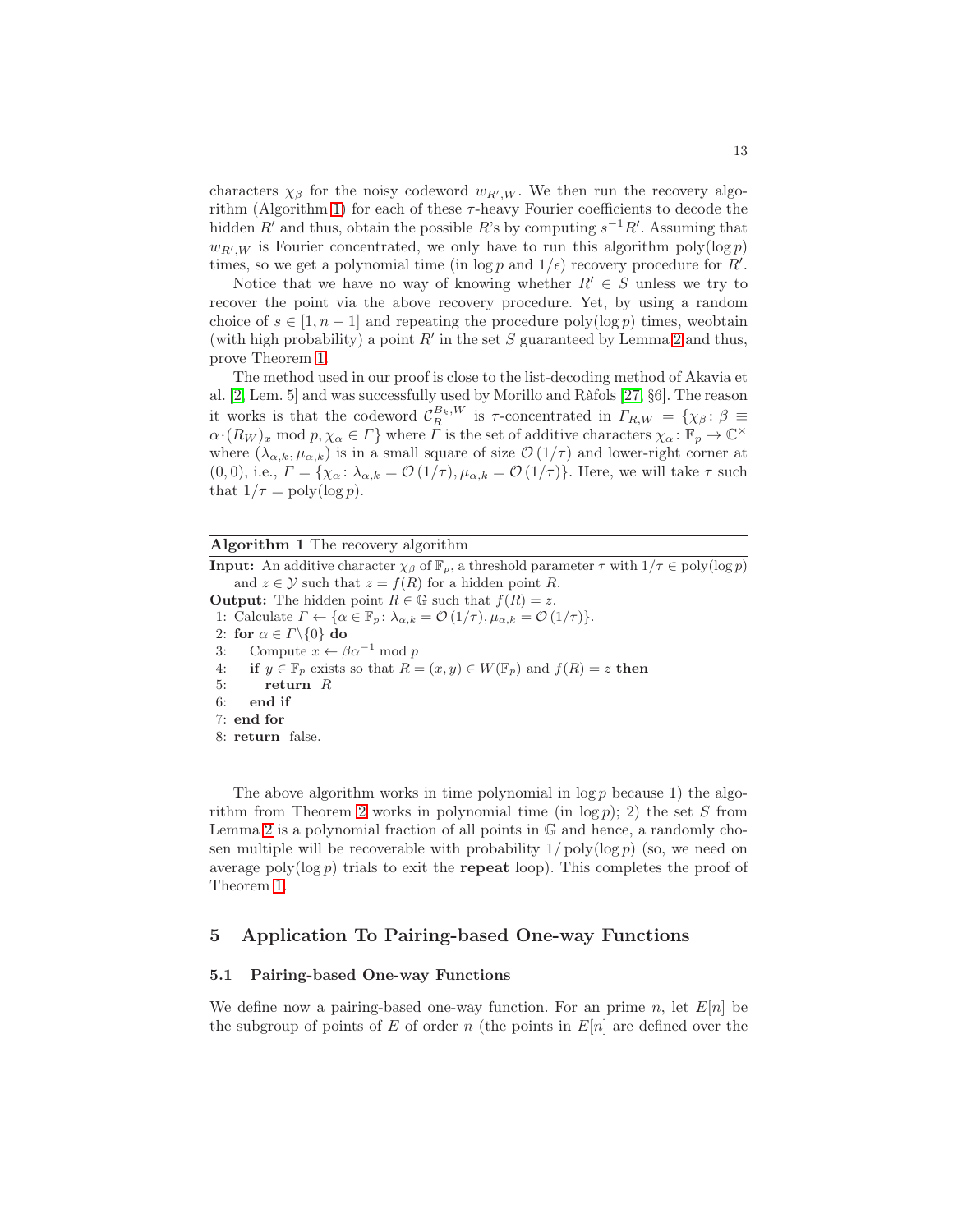Algorithm 2 Elliptic curve-based OWF inversion algorithm

**Input:** An elliptic curve  $E/\mathbb{F}_p$ , a subgroup  $\mathbb{G} \subset E$  of prime order  $n = \Theta(p)$ , an element  $z = f(R) \in \mathcal{Y}$  for a hidden point  $R \in \mathbb{G}$  and access to a (noisy) prediction oracle  $\mathcal{U}_k$  for  $B_k((R_W)_x)$  for  $W \in \mathcal{W}(E)$ . **Output:** An input point  $R \in \mathbb{G}$  such that  $f(R) = z$ . 1: Fix a (base) short Weierstrass equation  $W \in \mathcal{W}(E)$ . 2: Choose  $\tau$  such that  $1/\tau = \text{poly}(\log p)$ 3: Choose a random function  $r: \mathbb{F}_p^2 \to \mathbb{F}_p$ . 4: repeat 5: Choose a random  $s \in [1, n-1]$  and set  $R' \leftarrow sR$ 6: Apply the algorithm of Theorem [2](#page-8-3) to compute  $\text{Heavy}_{\tau}(w_{R',W})$  for the function (noisy codeword)  $w_{R',W}$  from Lemma [2](#page-9-2) defined via r and  $\mathcal{U}_k$ . 7: for  $\chi_{\beta} \in \text{Heavy}_{\tau}(w_{R',W})$  do 8: Run Algorithm [1](#page-12-1) with  $z' \leftarrow z^s$  to try to recover R' 9: if Algorithm [1](#page-12-1) does not fail then 10: break 11: end if 12: end for 13: **until**  $R'$  is recovered 14: return  $R \leftarrow s^{-1}R'$ 

algebraic closure  $\overline{\mathbb{F}}_p$  of  $\mathbb{F}_p$ ). Let k be the smallest integer for which  $n \mid p^k-1$  (also known as the *embedding degree*) and let  $\mu_n$  be the subgroup of order n of  $\mathbb{F}_{p^k}^{\times}$ . Let  $e: E[n] \times E[n] \to \mu_n$  be a bilinear pairing, e.g., the Tate or the Weil pairing. Let  $\mathbb{G} \coloneqq \langle S \rangle$  for an  $S \in E(\mathbb{F}_p)$ . To avoid having  $e(R, Q) = 1$  for all  $R, Q \in \mathbb{G}$ , we need to suitably twist e and define what we refer to as a *cryptographic pairing*:

Definition 11 (Cryptographic pairing). Let  $\xi: E \to E$  be a non-trivial endomorphism defined over an extension field of  $\mathbb{F}_p$  ( $\xi$  is often referred to as a distortion map). We define the cryptographic pairing  $\hat{e}: \mathbb{G} \times \mathbb{G} \to \mu_n$  as

 $\widehat{e}(R, Q) = e(R, \xi(Q))$ ,  $R, Q \in \mathbb{G}$ .

Here, if G is a cyclic subgroup and if  $R, Q \in \mathbb{G}$  then  $e(R, Q)$  will be trivial since e is bilinear and alternating. The role of the endomorphism  $\xi$  is to *distort Q* in such a way that  $e(R, \xi(Q)) \neq 1$ .

A typical example of a cryptographic pairing (see [\[5\]](#page-16-0)) is a twisted version of the Weil pairing. More precisely, let  $p \equiv 2 \mod 3$  and  $q > 3$  be two primes such that q divides  $p-1$  and let E be the elliptic curve over  $\mathbb{F}_p$  defined by  $y^2 = x^3 + 1$ . Let G be the cyclic group generated by a random  $S \in E(\mathbb{F}_p)$  of order q. The distortion map is defined as  $\xi(Q_x, Q_y) = (\zeta Q_x, Q_y)$ , for  $\zeta \in \mathbb{F}_{p^2}$ ,  $\zeta \notin \mathbb{F}_p$  such that  $\zeta^2 + \zeta + 1 = 0$  (such a  $\zeta$  exists as long as  $X^2 + X + 1$  has a zero in  $\mathbb{F}_p[X]$ which is equivalent to  $p \equiv 2 \mod 3$ . One could think of  $\zeta$  as distorting one of the points so that it is mapped to a point that is outside of the group G and that is defined over a non-trivial extension of  $\mathbb{F}_p$ .

**Definition 12** (Pairing-based one-way function). Let  $E$  be an elliptic curve over  $\mathbb{F}_p$  with Weierstrass equation  $y^2 = x^3 + ax^2 + b$  and let  $\mathbb{G} \subseteq E[n]$  be a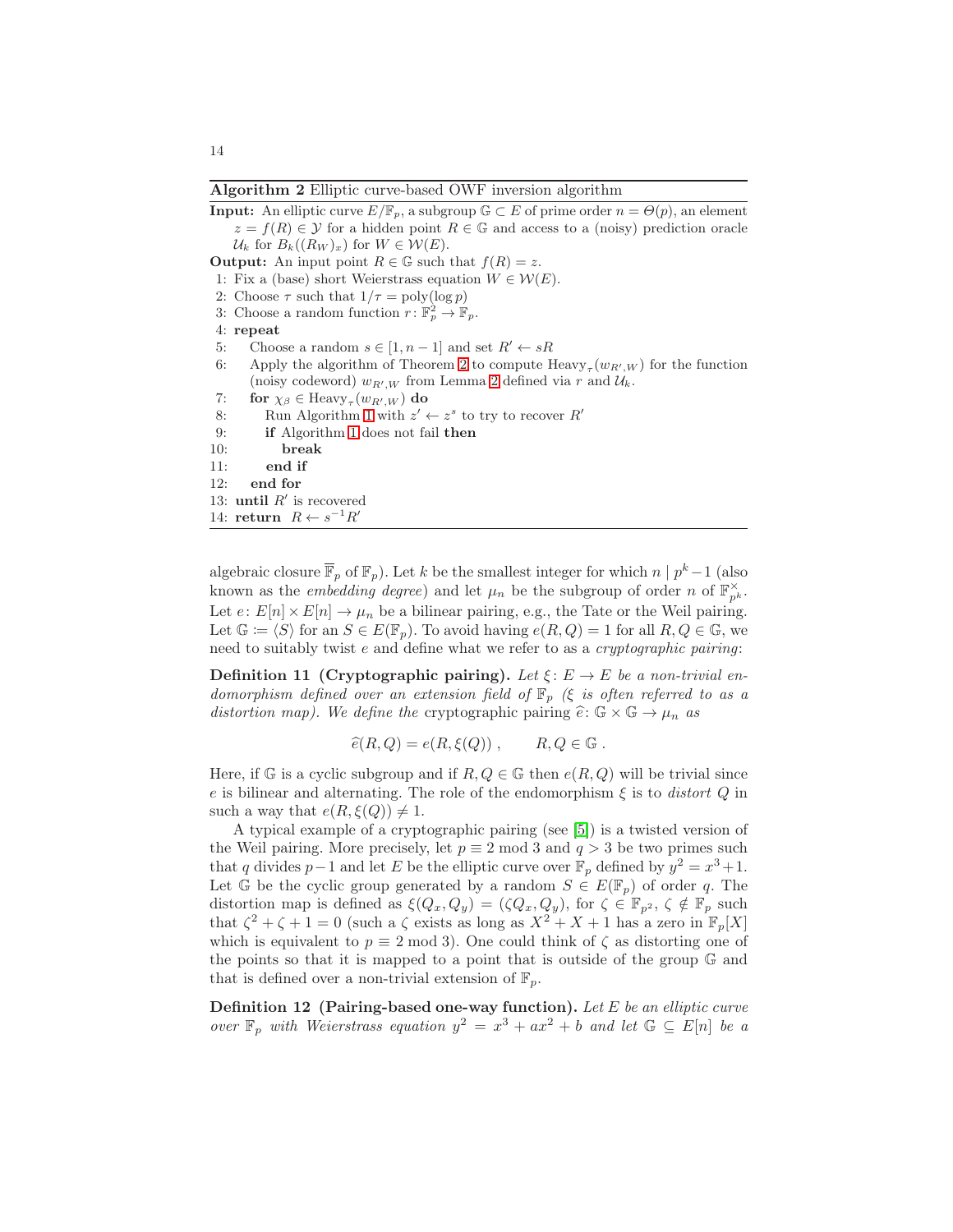cyclic subgroup. Let  $Q \in \mathbb{G}$  be a fixed generator and let  $\hat{e}: \mathbb{G} \times \mathbb{G} \to \mu_n$  be a cryptographic bilinear pairing. We define a function  $f_Q: \mathbb{G} \to \mu_n$  by  $f_Q(R) \coloneqq$  $\widehat{e}(R, Q)$ , for  $Q \in \mathbb{G}$ . The preimage R will often be referred to as a hidden point.

The function  $f_Q(R)$  is believed to be one-way [\[11,](#page-16-2)[23](#page-17-0)[,5\]](#page-16-0).

<span id="page-14-0"></span>Obviously, we can apply Theorem [1](#page-6-0) to  $f_Q$ :

**Corollary 1.** Let  $k > 0$  be an integer and let  $\epsilon \in (0,1)$ . Let E, G and Q be as above (i.e.,  $\mathbb G$  is cyclic of order  $n = \Theta(p)$  and  $Q \in \mathbb G$  is a generator). Let  $\mathcal{U}_k = \mathcal{U}_k(W, v; z)$  be an algorithm that takes as input  $W \in \mathcal{W}(E)$ ,  $v \in \mu_n$  and outputs an element of  $\{\pm 1\}$  in time T. Assume that  $\text{Adv}_{f_Q}^{x,k}(\mathcal{U}_k) > \epsilon$ . Then there exists an algorithm A that inverts  $f_Q: \mathbb{G} \to \mu_n$  in time  $T \cdot \text{poly}(\log p, \frac{1}{\epsilon})$ for some polynomial that is independent of  $p, E, \mathbb{G}$ ,  $\epsilon$  and  $Q$ .

## 5.2 Consequences of our Result

Corollary [1](#page-14-0) implies that either every bit of the input of  $f_Q$  is hard-to-compute or that  $f_Q$  can be inverted efficiently, i.e., FAPI-2 is easy. The hardness of FAPI-2 has been related to various problems [\[11,](#page-16-2)[24](#page-17-16)[,23\]](#page-17-0).

**Definition 13 (BDH).** Let  $\hat{e}: \mathbb{G} \times \mathbb{G} \to \mathbb{G}_T$  be a bilinear pairing, let S be a generator of  $\mathbb G$  and let n be the order of  $\mathbb G$ . The Bilinear Diffie–Hellman problem (BDH) is the following problem: given  $\langle S, aS, bS, cS \rangle$ ,  $a, b, c \in \mathbb{Z}/n\mathbb{Z}$ , compute  $\widehat{e}(S, S)^{abc}$ .

The following relations hold. The hardness of BDH implies the hardness of the computational Diffie-Hellman problem (CDH) in both  $\mathbb{G}$  and  $\mathbb{G}_T$ , which imply the hardness of FAPI-2. Recall that CDH in  $\mathbb G$  consists in computing  $abS$  given  $(aS, bS, S)$ . The hardness of FAPI-2 implies also the hardness of the discrete logarithm in  $\mathbb{G}_T$ . Hence, our result implies that if we assume that CDH is hard in both groups, every bit of the input of  $f_Q$  is hard-to-compute. Many cryptographic schemes relies on the hardness of BDH or FAPI-2. We show what implications an easy FAPI-2 would have.

Boneh–Franklin's Identity-based Encryption Scheme. The security of this wellknown scheme [\[5\]](#page-16-0) relies on the hardness of BDH. If FAPI-2 is easy, then an adversary can recover the secret key of any user of the system. Recall that in IBE, the secret key is computed as  $d_{ID} := sQ_{ID}$ , where  $Q_{ID}$  is a point dependent on the identity of the owner of the key and s is the master key. Two points are also public parameters of the scheme: P, which is a generator of  $\mathbb{G}$  and  $P_{pub} := sP$ . Hence,  $\hat{e}(P_{pub}, Q_{ID}) = \hat{e}(sQ_{ID}, P) = \hat{e}(d_{ID}, P)$  and using an inversion algorithm to invert  $f_P$ , one can recover the secret key of the user associated with ID. Note that if the algorithm is imperfect, one can easily add some randomness by trying to invert  $\widehat{e}(P_{pub}, Q_{ID})^r$  for a random r instead.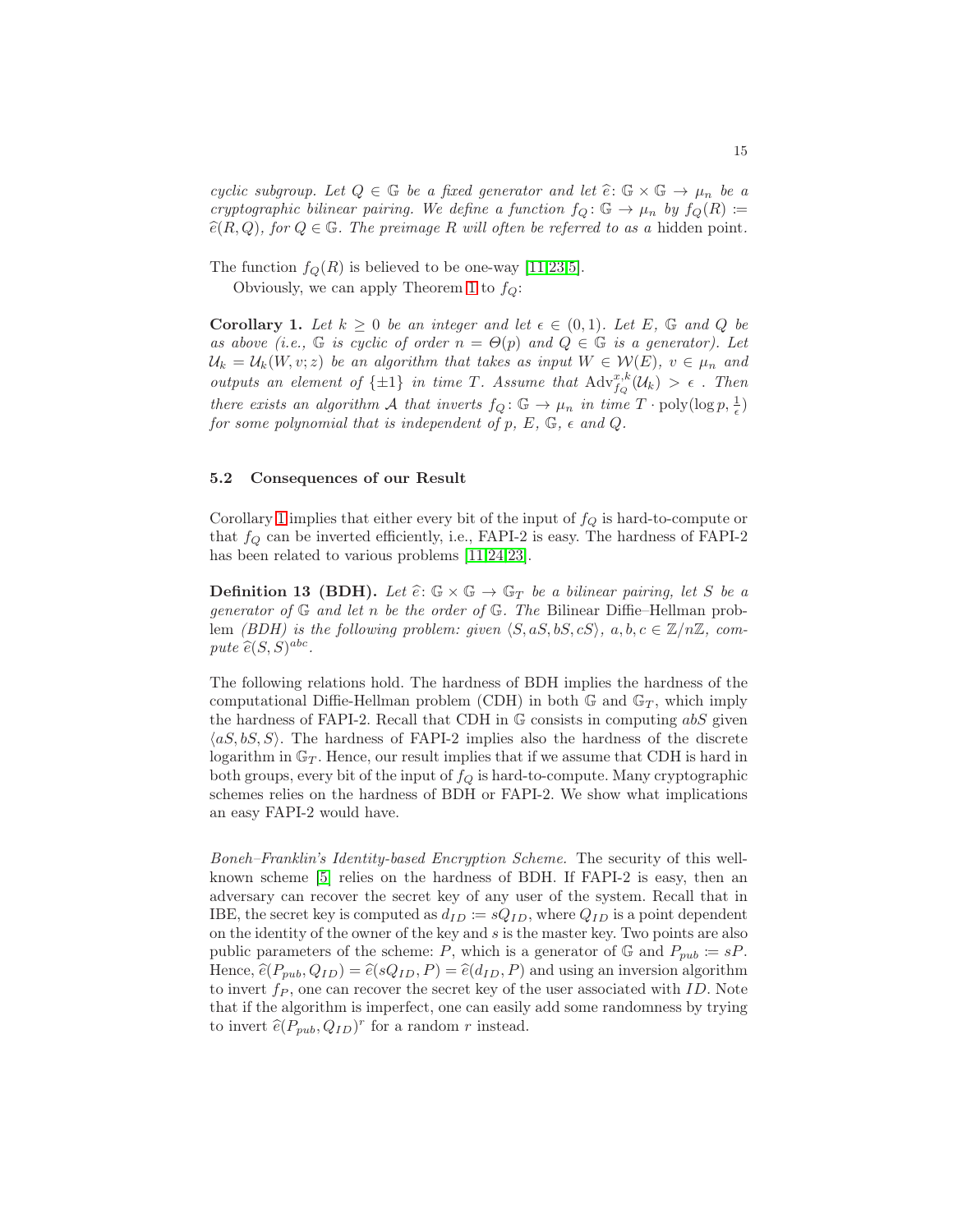Hess' Identity-based Signature Scheme. In a similar fashion, it was shown in [\[11\]](#page-16-2) that one can forge signatures in Hess' identity-based signature scheme [\[19\]](#page-16-1) if FAPI-2 is easy. In this scheme, let s be the master key,  $U, V \coloneqq sU$  be parameters and  $h, H$  hash functions. A signature of a message m consists in a pair  $(u, v)$ where  $v := h(m, r)$ ,  $r := \hat{e}(R, U)^k$  for a random k, a random R and where  $u = vS_{ID} + kR$ , with  $S_{ID} = sH(ID)$ . The signature is verified if  $r = \hat{e}(u, U)$ .  $\hat{e}(H(ID), -V)$ <sup>v</sup>. To forge a signature, an adversary selects a random r and selects  $v = h(m, r)$ . Then, using the algorithm for  $f_U$  he inverts  $r\widehat{e}(H(ID), V)^v = \widehat{e}(m, t)$ .  $\widehat{e}(u, U)$ .

Joux's Tripartite Protocol. In this scheme [\[23\]](#page-17-0), three parties, A, B and C, pick two elements  $Q, R \in \mathbb{G}$  such that  $\widehat{e}(Q, R) \neq 1$  and broadcast respectively  $(aQ, aR), (bQ, bR)$  and  $(cQ, cR)$  in one round after which every party can compute the shared secret key  $\hat{e}(Q, R)^{abc}$  (here, a, b and c are random secrets selected<br>be  $A, B, \text{and } G$  are ratical in Linux or algorithm for  $f, \text{and } \hat{e}(Q, R)$  are range by A, B and C, respectively). Using an algorithm for  $f_R$  on  $\hat{e}(aQ, bR)$ , one can recover abQ. The shared secret key is then  $\hat{e}(abQ, cR)$ .

# 6 Conclusions

In conclusion, we proved that all the bits of elliptic curve based one-way functions are hard-to-compute. In particular, we proved that all the bits of the pairingbased one-way function are hard-to-compute assuming that CDH is hard. We proved our result for the x-coordinate of the point but the result can trivially be extended to the y-coordinate. In  $[2]$ , the hardness result is proven for every segment predicate and not only for some particular bits. Intuitively, a segment predicate over  $\mathbb{Z}/n\mathbb{Z}$  is a predicate that splits  $\mathbb{Z}/n\mathbb{Z}$  in poly(log n) segments, or a multiplicative shift of it. Our work can be easily extended to prove the hardness of these predicates using the same ECMC code. There is another important aspect of bit security for the specific pairing-based one-way function to be studied: instead of considering a prediction oracle that works on an isomorphism class, we consider an imperfect oracle on an ordinary isogeny class of elliptic curves (i.e., elliptic curves with the same number of points) as was done in [\[22\]](#page-17-4) for the least significant bits of the Diffie–Hellman secrets for elliptic curves. Note that using techniques based on isogeny graphs and rapid mixing of random walks [\[21\]](#page-16-20), one can obtain a very strong conclusion for almost every isogeny class: namely, assuming that the oracle works with non-negligible advantage on a non-negligible fraction of all short Weierstrass equations in this class then one can solve FAPI-2 for every curve in this class. Proving such a result is the subject of a forthcoming paper.

Acknowledgments. We are grateful to Dan Boneh, David Freeman, Rosario Gennaro, Florian Hess, Eike Kiltz, Arjen Lenstra, Amin Shokrollahi, Igor Shparlinski, Martijn Stam, Serge Vaudenay and Ramarathnam Venkatesan for helpful discussions.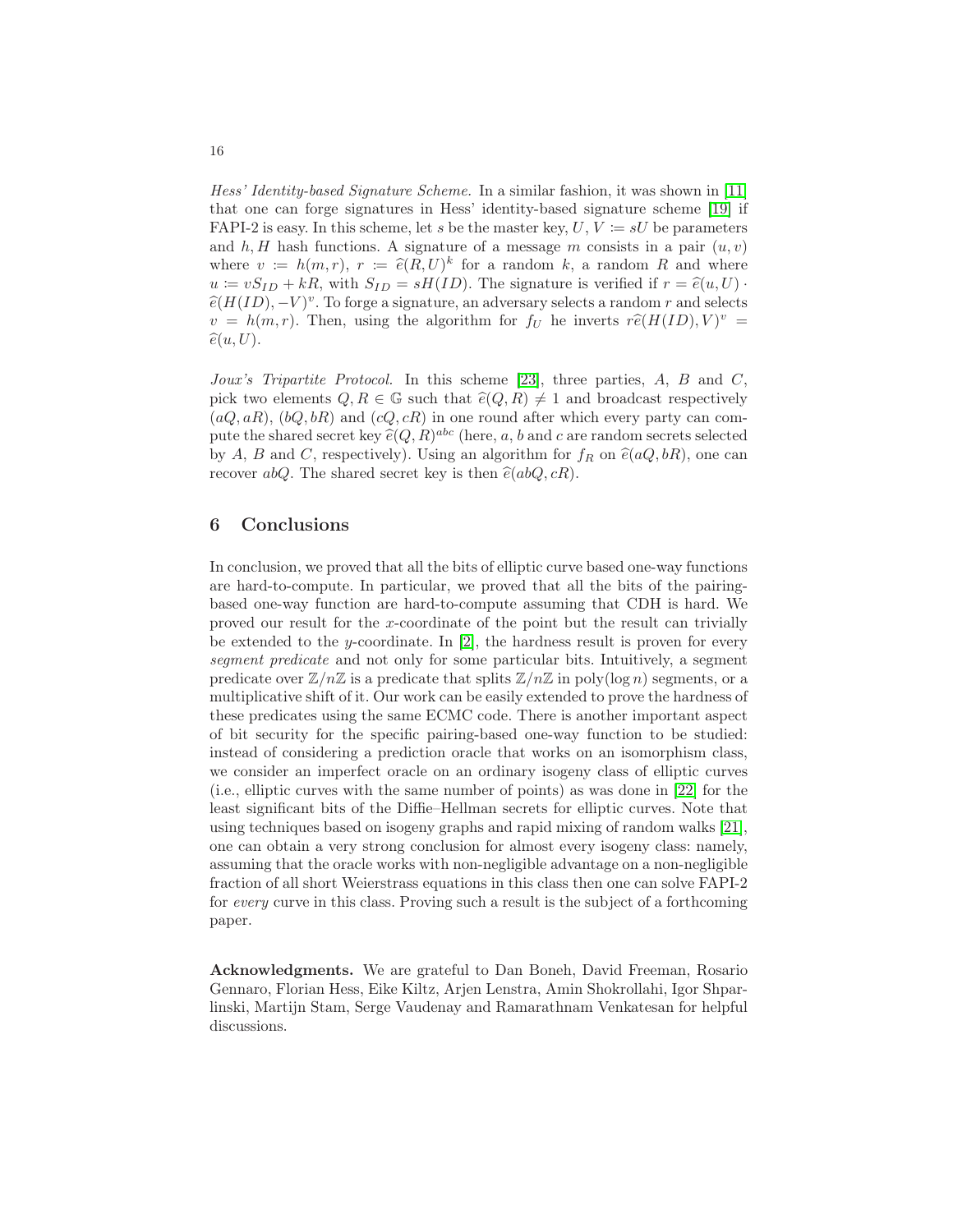# <span id="page-16-19"></span>References

- 1. Akavia, A.: Learning Noisy Characters, Multiplication Codes, and Cryptographic Hardcore Predicates. Ph.D. thesis, Massachusetts Institute of Technology (2008)
- <span id="page-16-6"></span><span id="page-16-3"></span>2. Akavia, A., Goldwasser, S., Safra, S.: Proving Hard-Core Predicates Using List Decoding. In: FOCS. pp. 146–. IEEE Computer Society (2003)
- 3. Alexi, W., Chor, B., Goldreich, O., Schnorr, C.: RSA and Rabin Functions: Certain Parts are as Hard as the Whole. SIAM J. Comput. 17(2), 194–209 (1988)
- <span id="page-16-4"></span>4. Blum, M., Micali, S.: How to Generate Cryptographically Strong Sequences of Pseudo-Random Bits. SIAM J. Comput. 13(4), 850–864 (1984)
- <span id="page-16-0"></span>5. Boneh, D., Franklin, M.: Identity-Based Encryption from the Weil Pairing. In: Kilian [\[25\]](#page-17-17), pp. 213–229
- <span id="page-16-8"></span>6. Boneh, D., Shparlinski, I.: On the Unpredictability of Bits of the Elliptic Curve Diffie–Hellman Scheme. In: Kilian [\[25\]](#page-17-17), pp. 201–212
- <span id="page-16-14"></span>7. Boneh, D., Venkatesan, R.: Hardness of Computing the Most Significant Bits of Secret Keys in Diffie–Hellman and Related Schemes. In: Koblitz, N. (ed.) CRYPTO. Lecture Notes in Computer Science, vol. 1109, pp. 129–142. Springer (1996)
- <span id="page-16-15"></span>8. Boneh, D., Halevi, S., Howgrave-Graham, N.: The Modular Inversion Hidden Number Problem. In: Boyd, C. (ed.) ASIACRYPT. Lecture Notes in Computer Science, vol. 2248, pp. 36–51. Springer (2001)
- <span id="page-16-16"></span>9. Boneh, D., Venkatesan, R.: Rounding in Lattices and its Cryptographic Applications. In: Saks, M.E. (ed.) SODA. pp. 675–681. ACM/SIAM (1997)
- <span id="page-16-18"></span>10. Duc, A., Jetchev, D.: Hardness of Computing Individual Bits for One-way Functions on Elliptic Curves (full version). Cryptology ePrint Archive, Report 2011/329 (2011), <http://eprint.iacr.org/>
- <span id="page-16-2"></span>11. Galbraith, S., Hess, F., Vercauteren, F.: Aspects of Pairing Inversion. IEEE Transactions on Information Theory 54(12), 5719–5728 (2008)
- <span id="page-16-11"></span>12. Galbraith, S.D., Hopkins, H.J., Shparlinski, I.: Secure Bilinear Diffie-Hellman Bits. In: Wang, H., Pieprzyk, J., Varadharajan, V. (eds.) ACISP. Lecture Notes in Computer Science, vol. 3108, pp. 370–378. Springer (2004)
- <span id="page-16-10"></span><span id="page-16-9"></span>13. Goldmann, M., Näslund, M., Russell, A.: Complexity Bounds on General Hard-Core Predicates
- 14. Goldreich, O., Levin, L.: A Hard-Core Predicate for all One-Way Functions. In: STOC. pp. 25–32. ACM (1989)
- <span id="page-16-12"></span>15. Gonzalez Vasco, M.I., Shparlinski, I.: On the Security of Diffie-Hellman Bits. Electronic Colloquium on Computational Complexity (ECCC) 7(45) (2000)
- <span id="page-16-13"></span>16. Gonzalez Vasco, M.I., Shparlinski, I.: Security of the most significant bits of the shamir message passing scheme. Math. Comput. 71(237), 333–342 (2002)
- <span id="page-16-5"></span>17. Håstad, J., Näslund, M.: The Security of Individual RSA Bits. In: FOCS. pp. 510–521 (1998)
- <span id="page-16-7"></span>18. Håstad, J., Schrift, A., Shamir, A.: The Discrete Logarithm Modulo a Composite Hides O(n) Bits. J. Comput. Syst. Sci. 47(3), 376–404 (1993)
- <span id="page-16-1"></span>19. Hess, F.: Efficient Identity Based Signature Schemes Based on Pairings. In: Nyberg, K., Heys, H. (eds.) Selected Areas in Cryptography. Lecture Notes in Computer Science, vol. 2595, pp. 310–324. Springer (2002)
- <span id="page-16-17"></span>20. Howgrave-Graham, N., Nguyen, P.Q., Shparlinski, I.: Hidden number problem with hidden multipliers, timed-release crypto, and noisy exponentiation. Math. Comput. 72(243), 1473–1485 (2003)
- <span id="page-16-20"></span>21. Jao, D., Miller, S.D., Venkatesan, R.: Do All Elliptic Curves of the Same Order Have the Same Difficulty of Discrete Log? In: Roy, B.K. (ed.) ASIACRYPT. Lecture Notes in Computer Science, vol. 3788, pp. 21–40. Springer (2005)